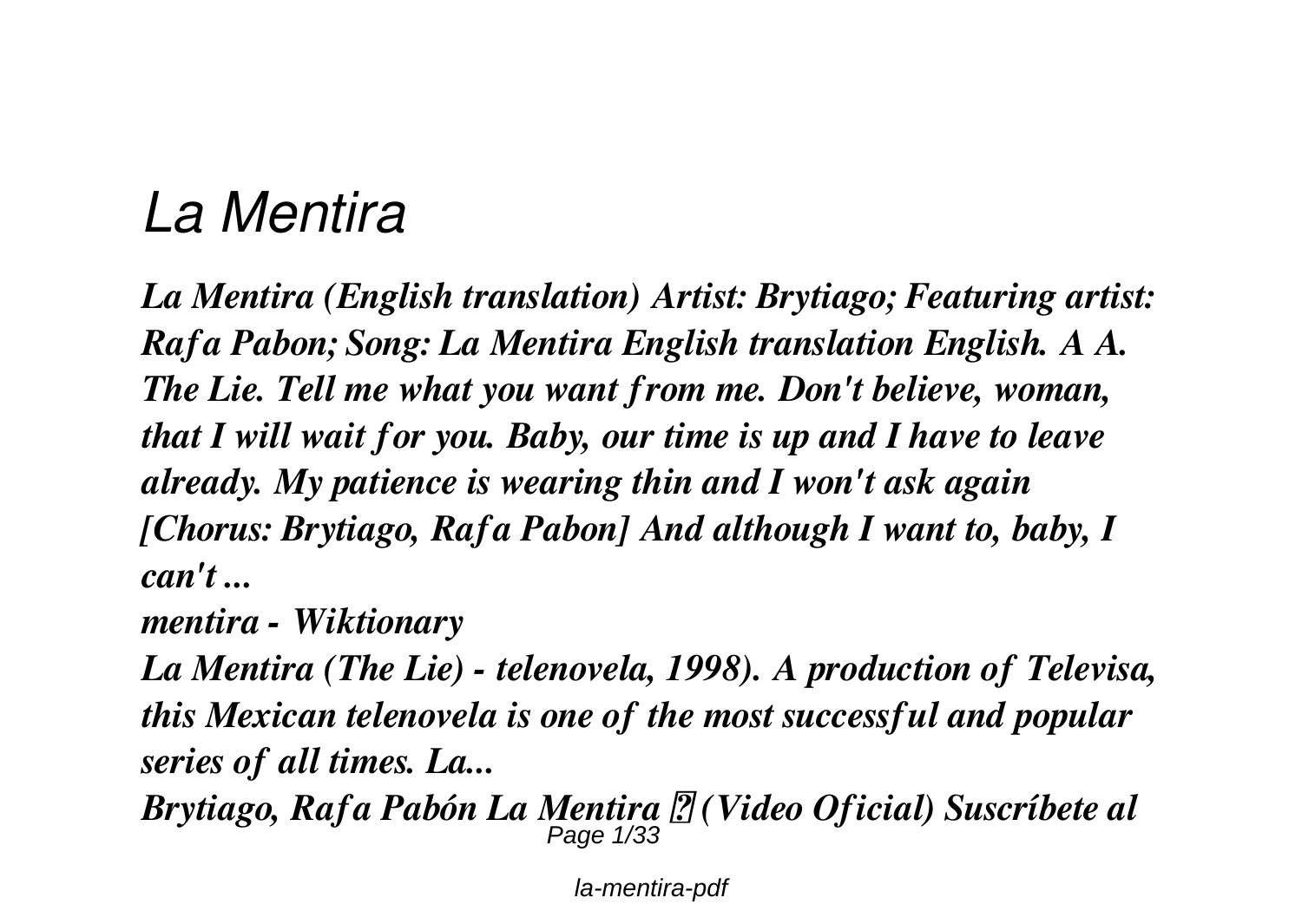*canal https://youtu.to/BrytiagoTV Sigue a Brytiago- Cartel Records http://www.instagram.com...*

*La Mentira*

*La Mentira (Lit. title: The Lie / International title: Twisted Lies) is a Mexican telenovela produced by Carlos Sotomayor for Televisa in 1998. Based on an original story by Caridad Bravo Adams. On Monday, July 13, 1998, Canal de las Estrellas started broadcasting La Mentira weekdays at 5:00pm, replacing Rencor apasionado. The last episode was broadcast on Friday, November 27, 1998 with ...*

*La mentira (1998 TV series) - Wikipedia Created by Nora Aleman. With Kate del Castillo, Guy Ecker, Karla* Page 2/33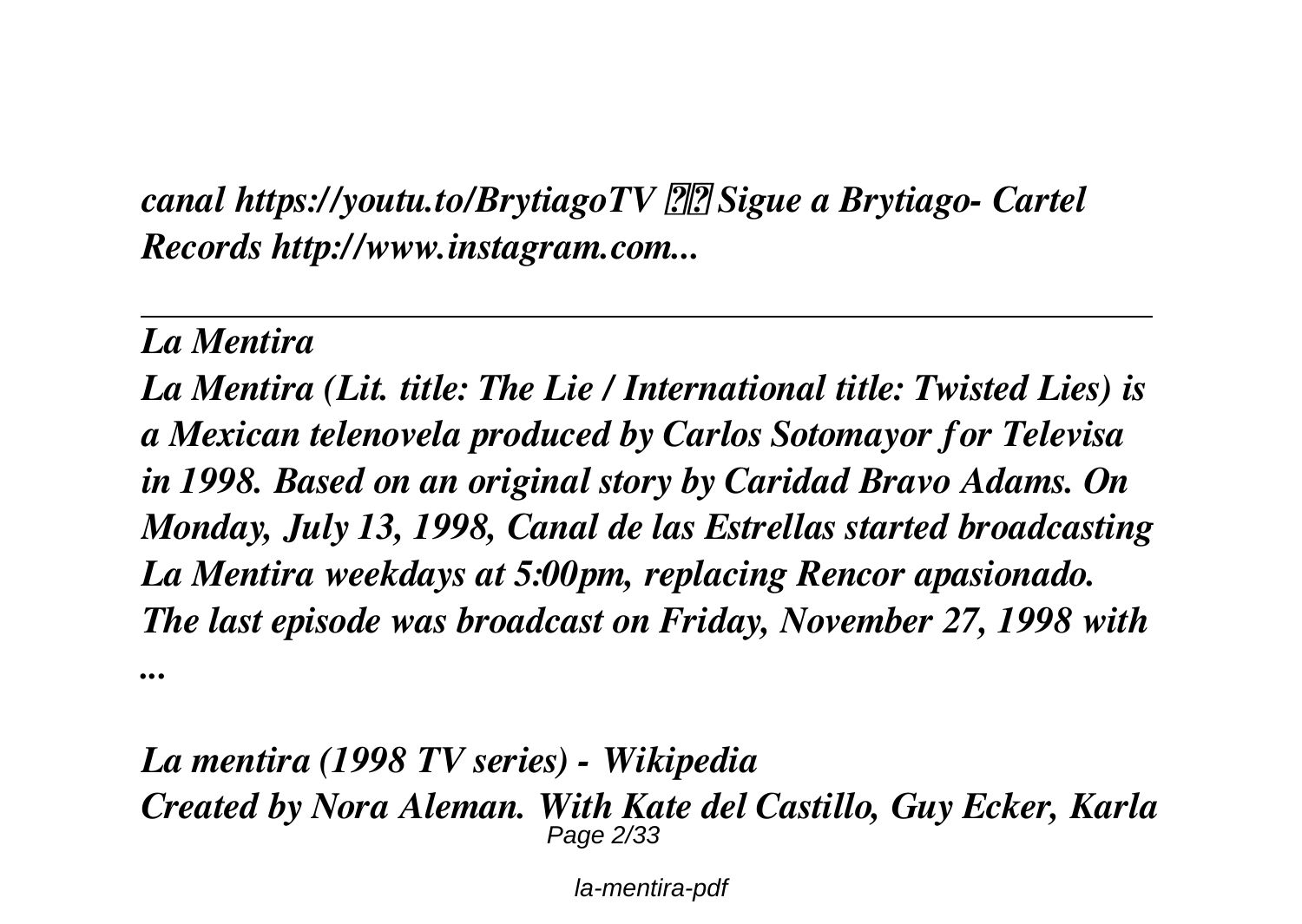*Álvarez, Sergio Basañez. Demetrio's brother killed himself after mystery girl 'V' breaks his heart by writing him a letter and aborting their baby. Demetrio wants to have a revenge and destroy 'V' girl. He gets tricked by Virginia , true betrayer , and believes Veronica is the one.*

*La mentira (TV Series 1998– ) - IMDb*

*Directed by Juan José Ortega. With Marga López, Jorge Mistral, Gina Cabrera, Alberto González Rubio. When Demetrio (Jorge Mistral) arrives at a mine to meet his brother Ricardo, he finds that his sibling has committed suicide for the love of a woman. Demetrio promises to avenge Ricardo's death, so he travels to La Habana where he meets Verónica (Marga López), whom he suspects was the ...*

Page 3/33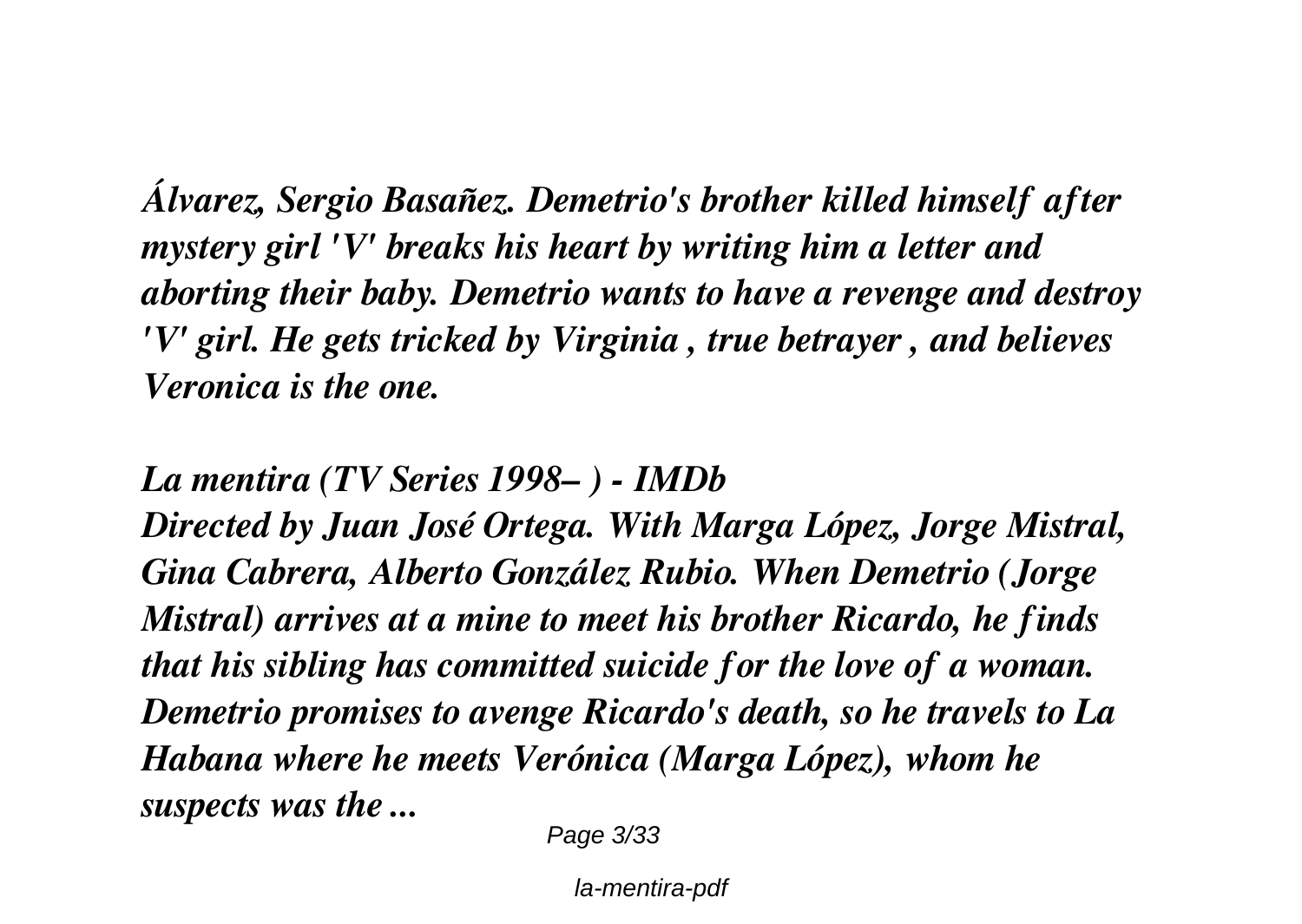#### *La mentira (1952) - IMDb*

*La mentira (1998 TV series) (remake) La mentira is a Mexican telenovela produced by Ernesto Alonso for Telesistema Mexicano in 1965. It was set in the Brazilian state Amazonas. Cast. Julissa as Verónica; Enrique Lizalde as Demetrio; Fanny Cano as Virginia; Enrique Rocha as Jhonny; Alicia Montoya; Miguel Manzano; Chela Nájera ; Manolo García; Aarón Hernán; Malena Doria; Carmen Cortés ...*

*La mentira (1965 TV series) - Wikipedia La Mentira, a dance video with and about Carlo Verano, an old German performer whom Wim met unexpectedly while walking around with his camera in Hamburg, was filmed in 1992 and* Page 4/33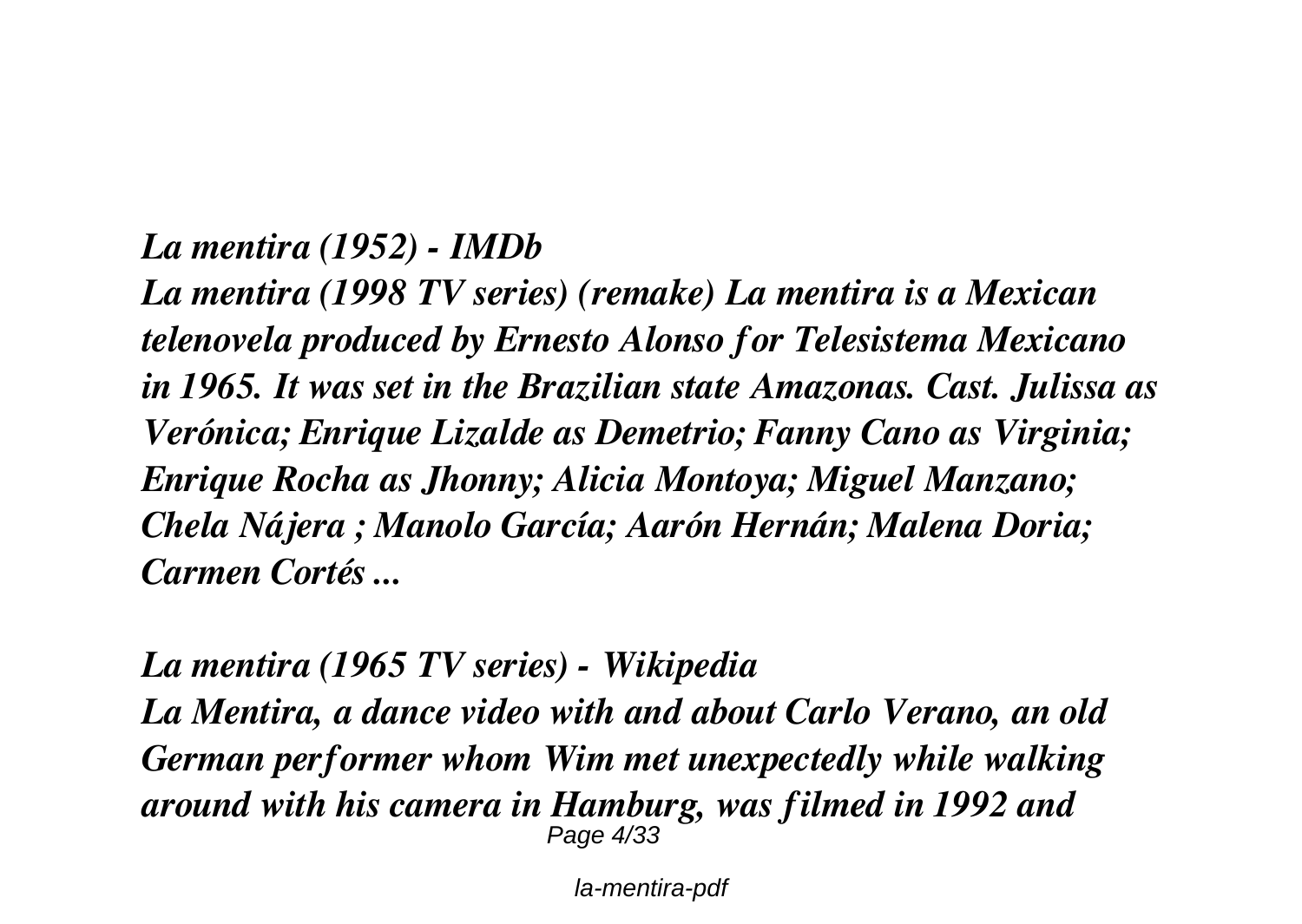*directed by Wim Vandekeybus and Walter Verdin. Carlo Verano's image and stories formed the seeds for the performance Immer das Selbe gelogen, on which La Mentira is based.*

*La Mentira | Ultima Vez*

*La Mentira (English translation) Artist: Brytiago; Featuring artist: Rafa Pabon; Song: La Mentira English translation English. A A. The Lie. Tell me what you want from me. Don't believe, woman, that I will wait for you. Baby, our time is up and I have to leave already. My patience is wearing thin and I won't ask again [Chorus: Brytiago, Rafa Pabon] And although I want to, baby, I can't ...*

#### *Brytiago - La Mentira lyrics + English translation* Page 5/33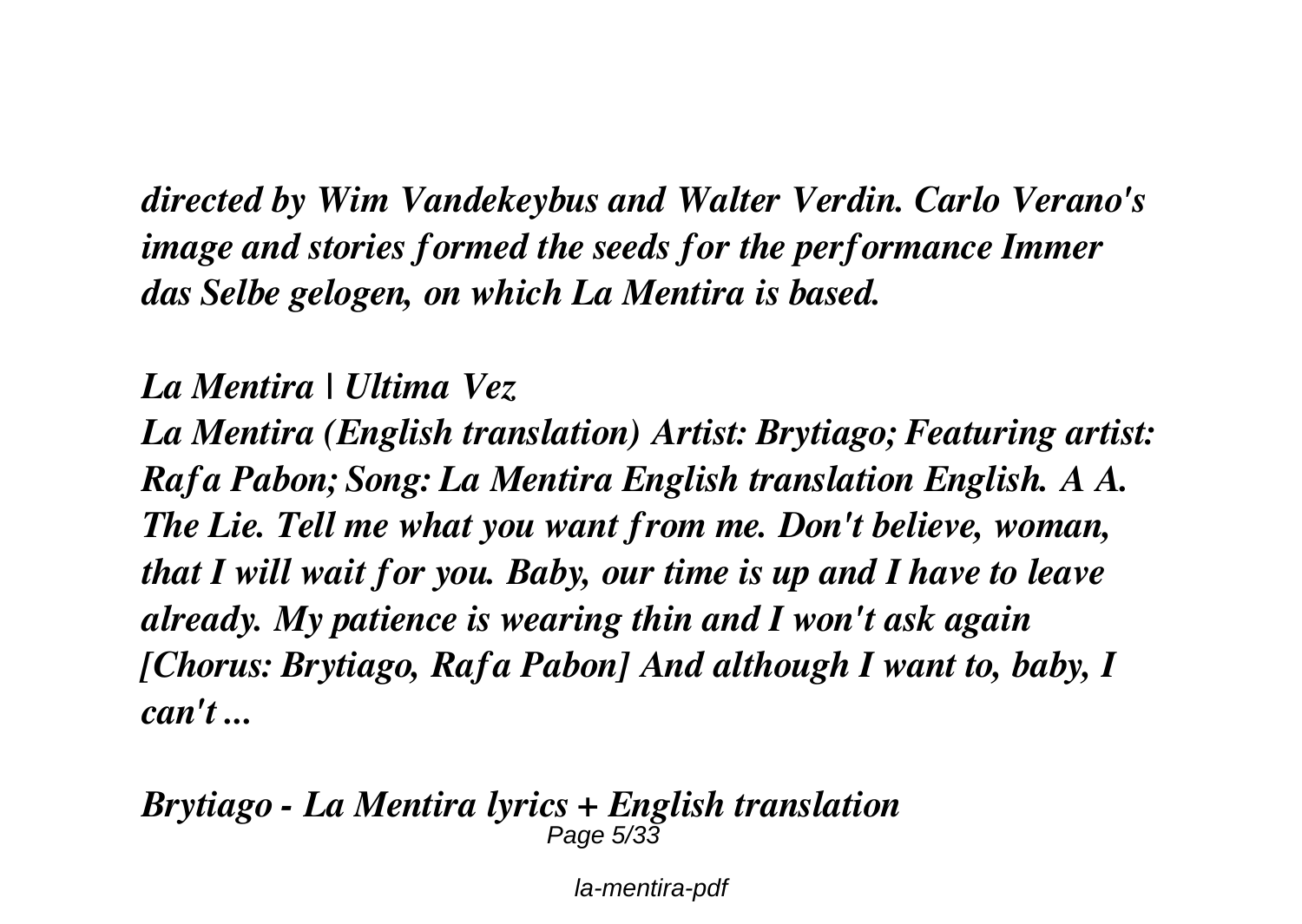*La Mentira (The Lie) - telenovela, 1998). A production of Televisa, this Mexican telenovela is one of the most successful and popular series of all times. La...*

*LA MENTIRA - YouTube Brytiago, Rafa Pabón La Mentira ⚠ (Video Oficial) Suscríbete al canal https://youtu.to/BrytiagoTV Sigue a Brytiago- Cartel Records http://www.instagram.com...*

*Brytiago, Rafa Pabón - La Mentira ⚠ (Video Oficial) - YouTube Brytiago x Rafa Pabón x Sech x Rauw Alejandro x Cazzu x Myke Towers La Mentira Remix ⚠ (Video Oficial) Suscríbete al canal https://youtu.to/BrytiagoTV Sigu...*

Page 6/33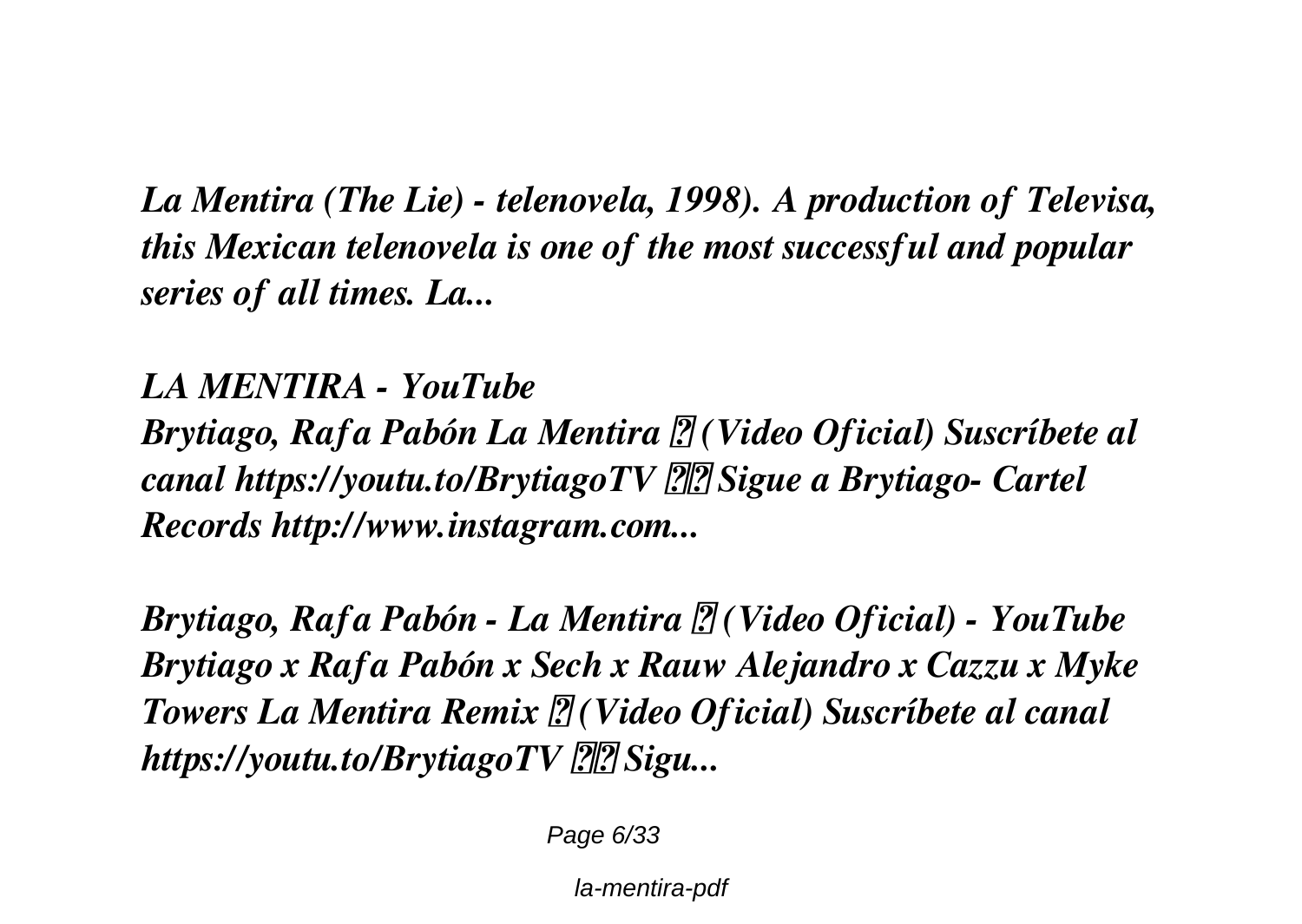*Brytiago x Rafa Pabón x Sech x Rauw Alejandro x Cazzu x ... Translate Mentira. See 2 authoritative translations of Mentira in English with example sentences, phrases and audio pronunciations.*

*Mentira | Spanish to English Translation - SpanishDict Directed by Emilio Gómez Muriel. With Julissa, Enrique Lizalde, Blanca Sánchez, David Povall. A man, torn inside by two passions, falls for the woman against whom he sought revenge, believing her to be responsible for the death of his brother.*

*La mentira (1970) - IMDb © 2010 WMG La ley interpreta "Mentira" desde su MTV Unplugged.*

Page 7/33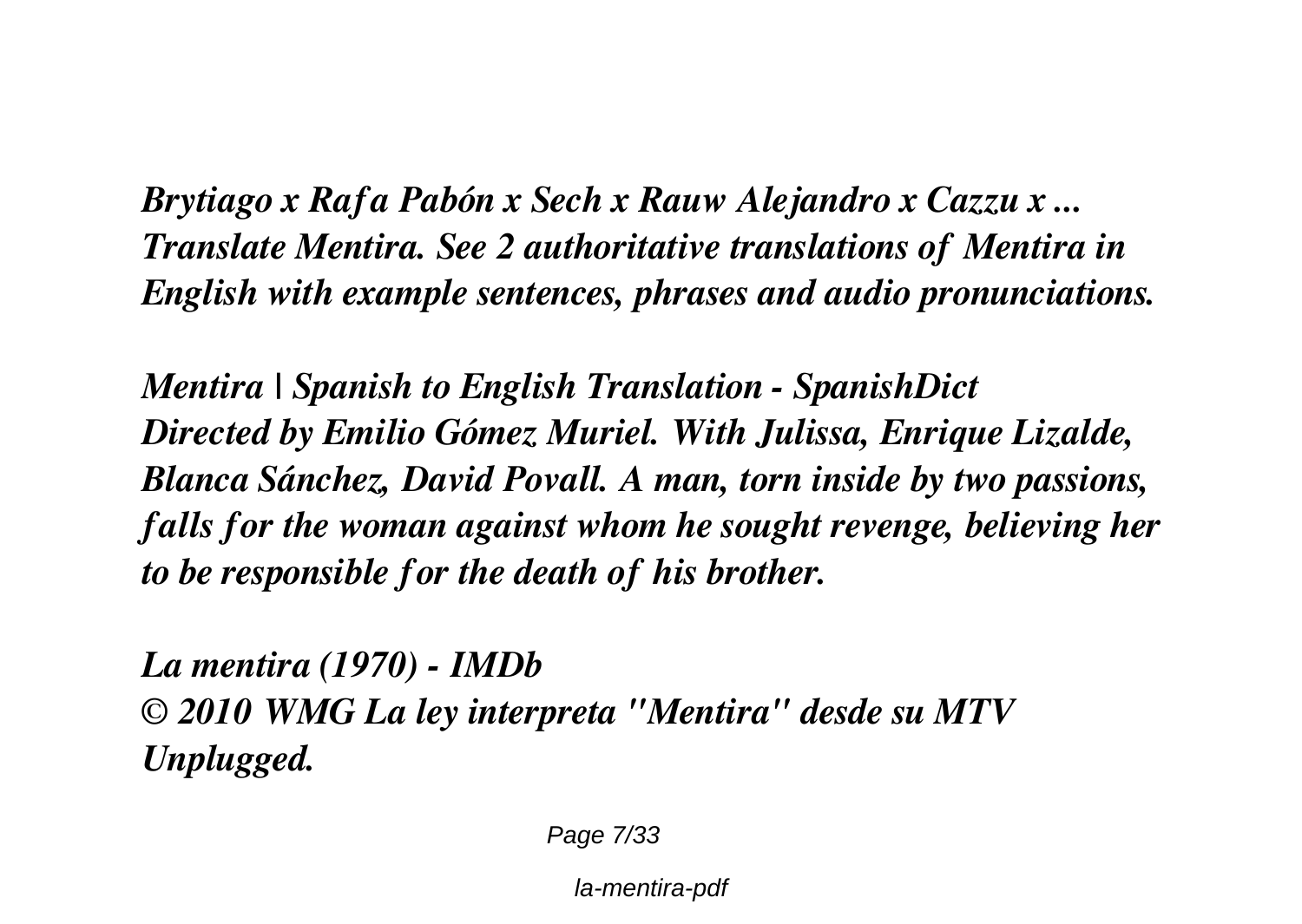*La Ley - Mentira (Video Oficial) - YouTube mentira f (plural mentiras) lie (intentionally untrue statement) Synonyms . falsidade (more formal), balela (slang), lorota (slang), inverdade (usually euphemistic), fábula (euphemistic), patranha, desverdade (obsolete, rare) Antonyms . verdade; Derived terms . mentirinha, mentirazinha (diminutives) mentirona (augmentative) de mentira; mentira ...*

*mentira - Wiktionary*

*"La mentira" is a Mexican telenovela produced by Carlos Sotomayor and directed by Sergio Cataño for Televisa. It's a remake of a 1965 Mexican telenovela by the same name. It aired from July 13 to November 27, 1998 and it concluded with 100 episodes. The main stars are Kate del Castillo and Guy Ecker.* Page 8/33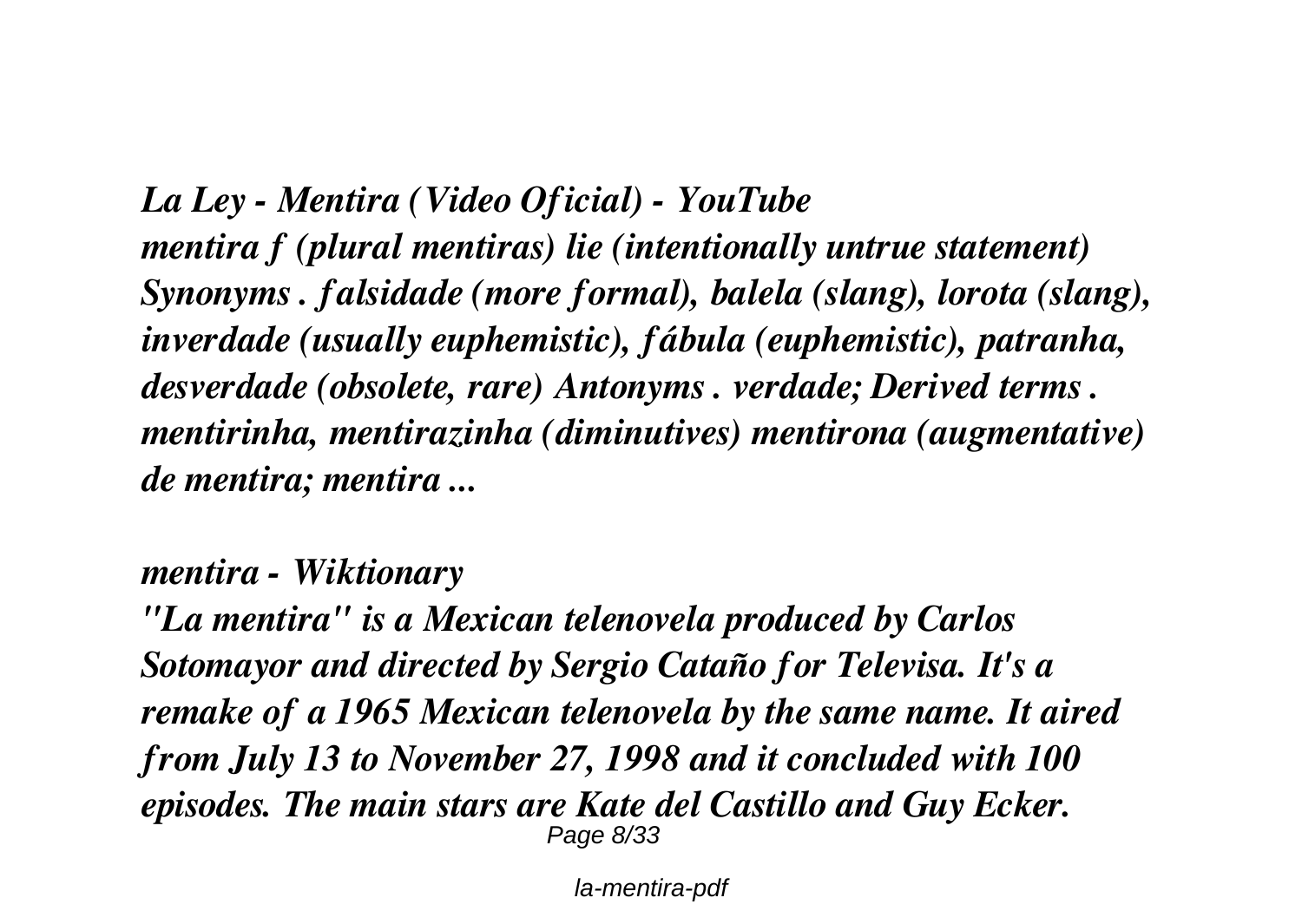*La mentira (1998) | Telenovela Database Wikia | Fandom La Mentira (1998 telenovela). 53 likes. La Mentira is a Mexican telenovela produced by Carlos Sotomayor for Televisa in 1998. Based on an original story...*

*La Mentira (1998 telenovela) - Local Business | Facebook Find Banda la Mentira discography, albums and singles on AllMusic*

*Banda la Mentira | Album Discography | AllMusic La Mentira es una canción popular de Mariano Yanani & Ariel Etbul | Crea tus propios videos en TikTok con la canción La Mentira y descubre los 0 videos grabados por autores nuevos y* Page  $9/33$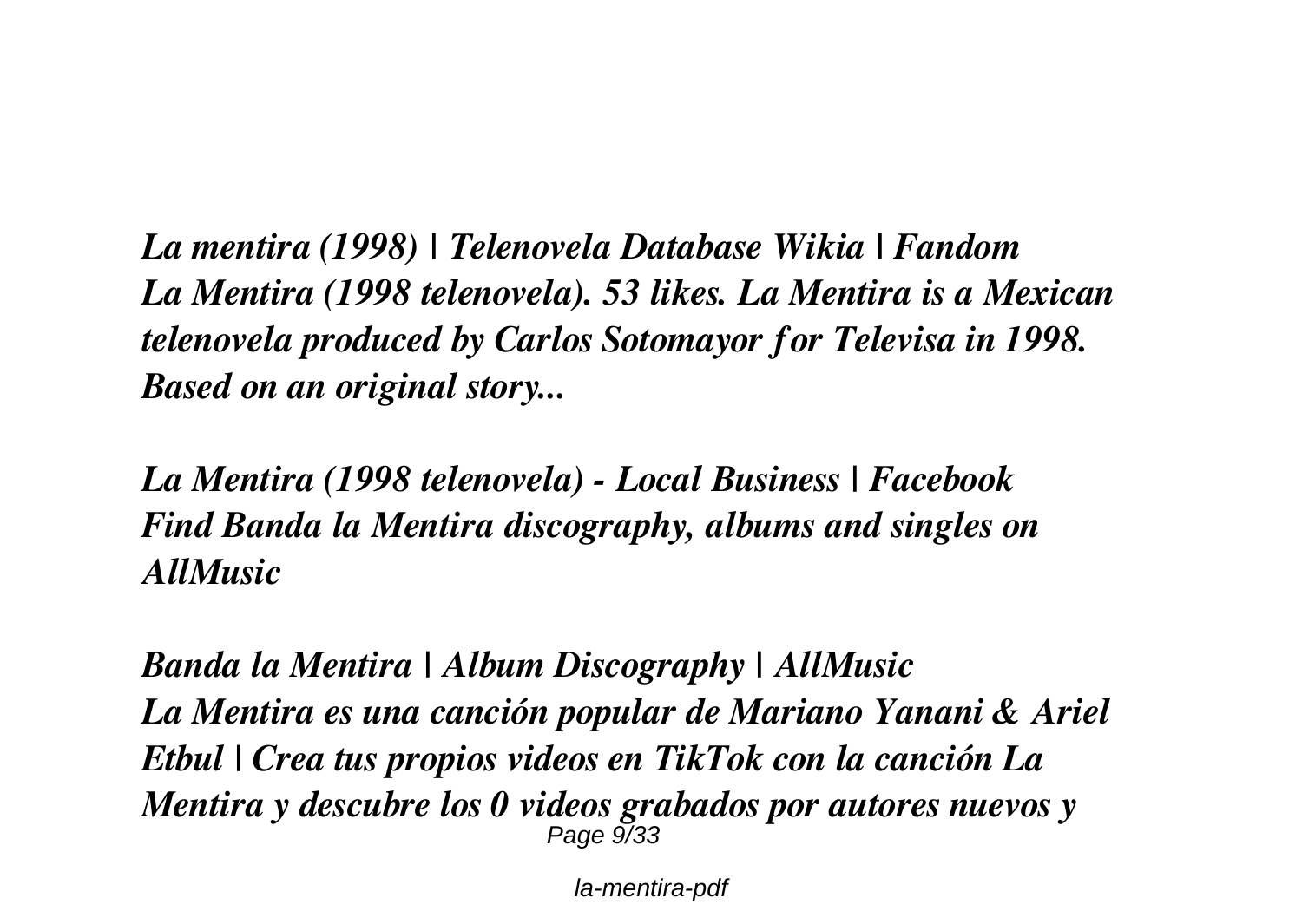#### *populares.*

La Mentira, a dance video with and about Carlo Verano, an old German performer whom Wim met unexpectedly while walking around with his camera in Hamburg, was filmed in 1992 and directed by Wim Vandekeybus and Walter Verdin. Carlo Verano's image and stories formed the seeds for the performance Immer das Selbe gelogen, on which La Mentira is based.

Page 10/33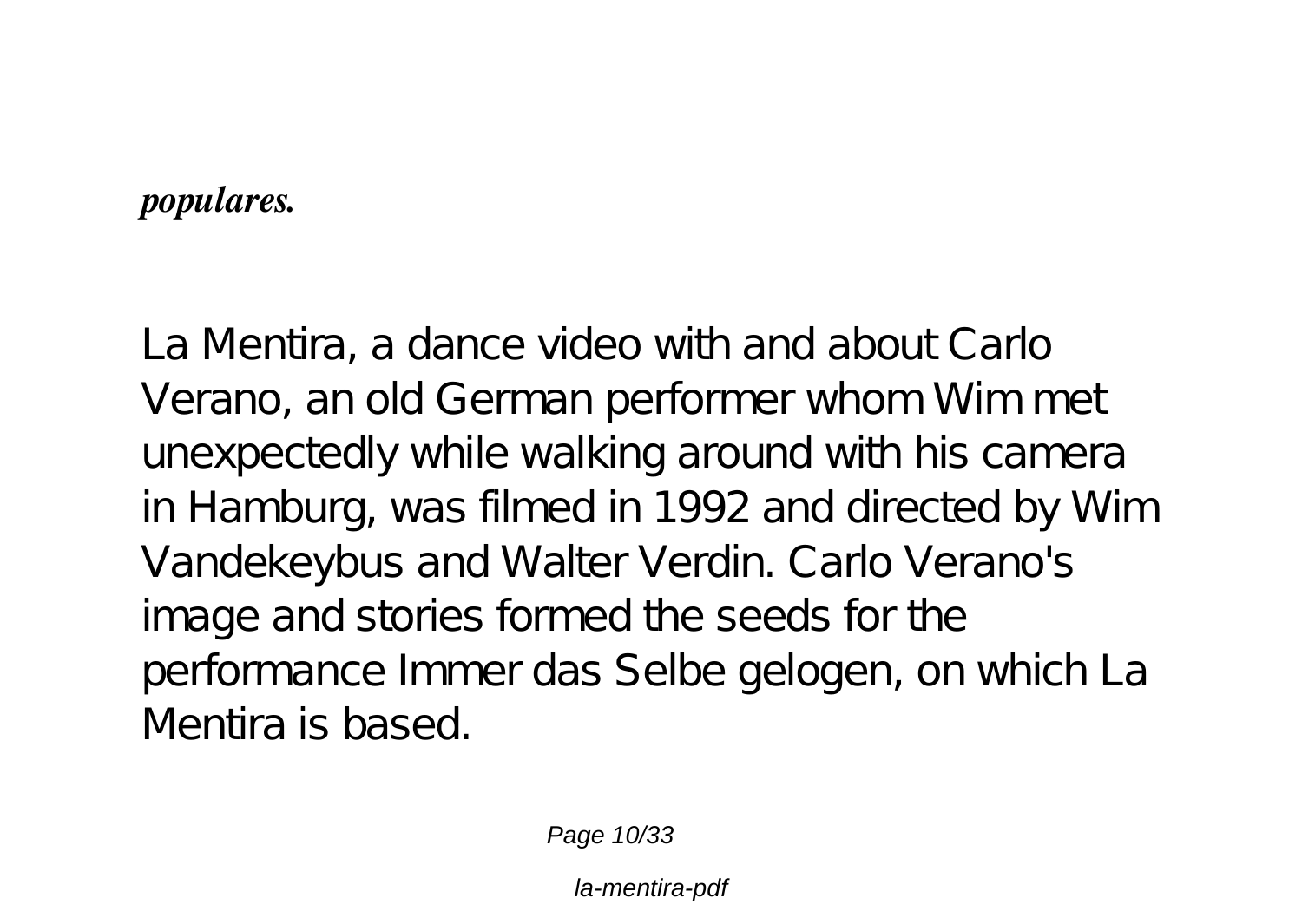#### *La mentira (TV Series 1998– ) - IMDb*

*La Mentira*

*La Mentira (1998 telenovela) - Local Business | Facebook La mentira (1952) - IMDb Brytiago, Rafa Pabón - La Mentira ⚠ (Video Oficial) - YouTube La Ley - Mentira (Video Oficial) - YouTube* Page 11/33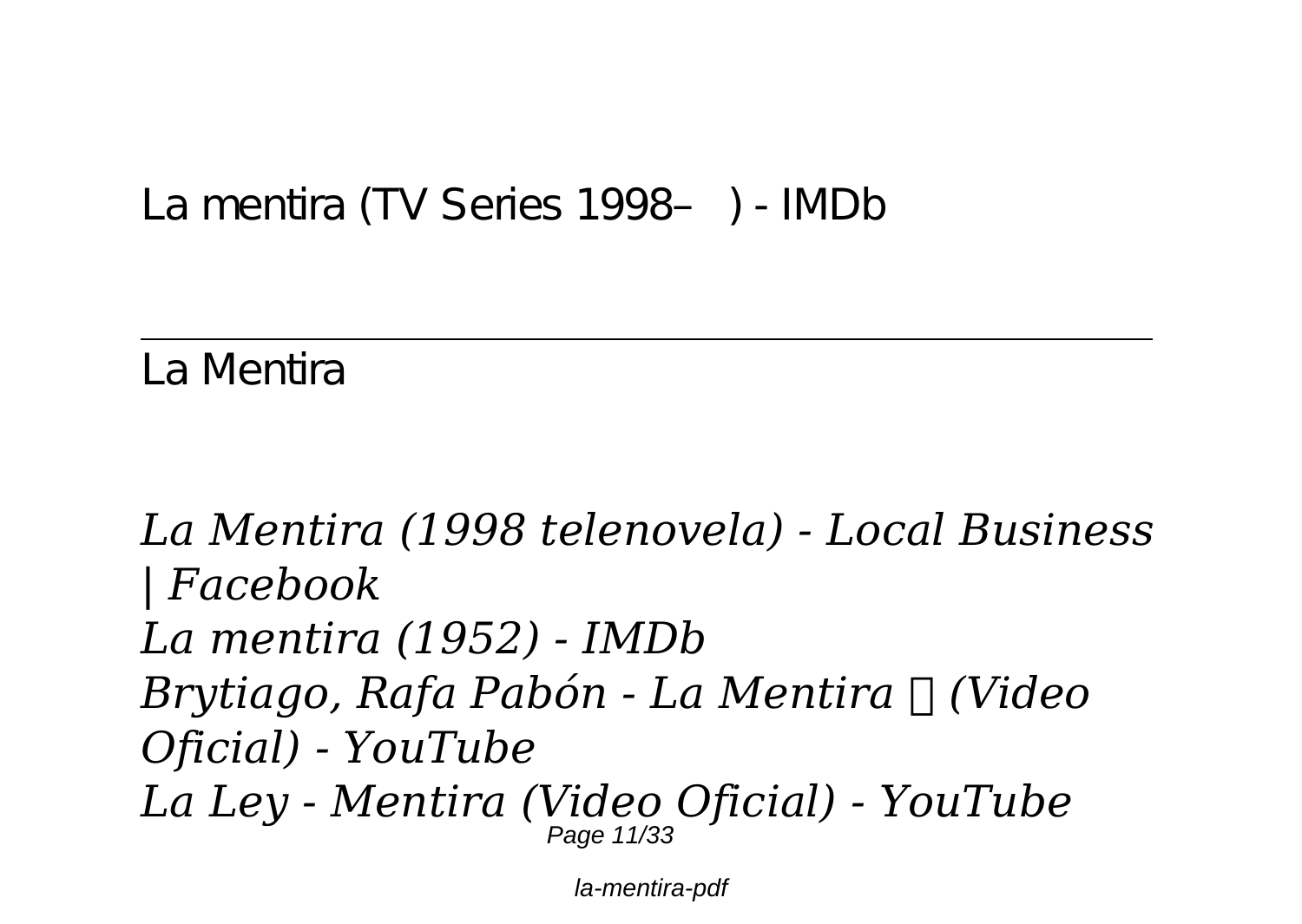*Directed by Juan José Ortega. With Marga López, Jorge Mistral, Gina Cabrera, Alberto González Rubio. When Demetrio (Jorge Mistral) arrives at a mine to meet his brother Ricardo, he finds that his sibling has committed suicide for the love of a woman. Demetrio promises to avenge Ricardo's death, so he travels to La Habana where he meets Verónica (Marga López), whom he suspects was the ... Brytiago x Rafa Pabón x Sech x Rauw*

Page 12/33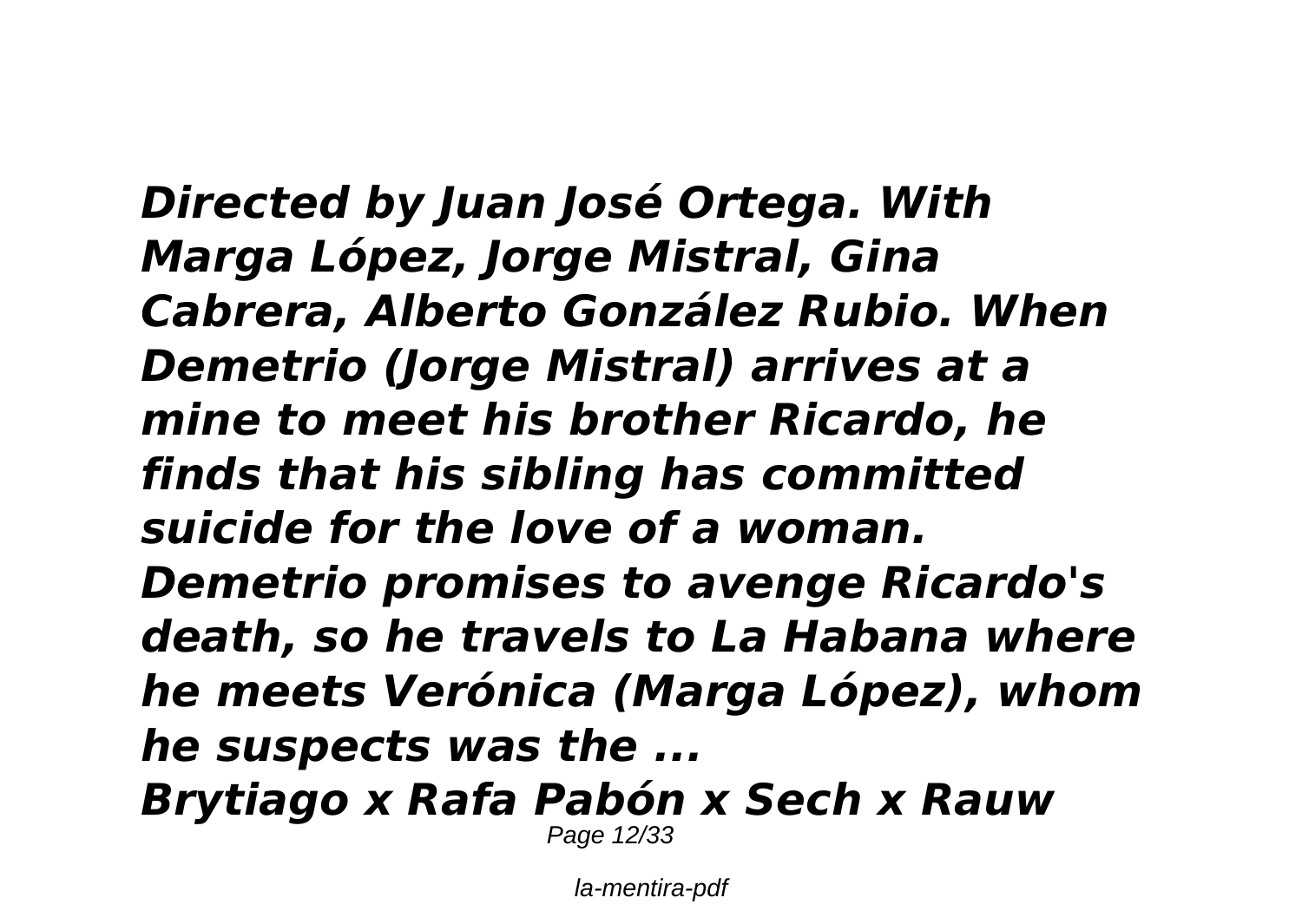#### *Alejandro x Cazzu x ...*

#### *La Mentira La Mentira (Lit. title: The Lie / International title: Twisted Lies) is a Mexican telenovela produced by Carlos Sotomayor for Televisa in 1998. Based on an original story by Caridad Bravo Adams. On Monday, July 13, 1998, Canal de las Estrellas started broadcasting La Mentira weekdays at 5:00pm, replacing* Page 13/33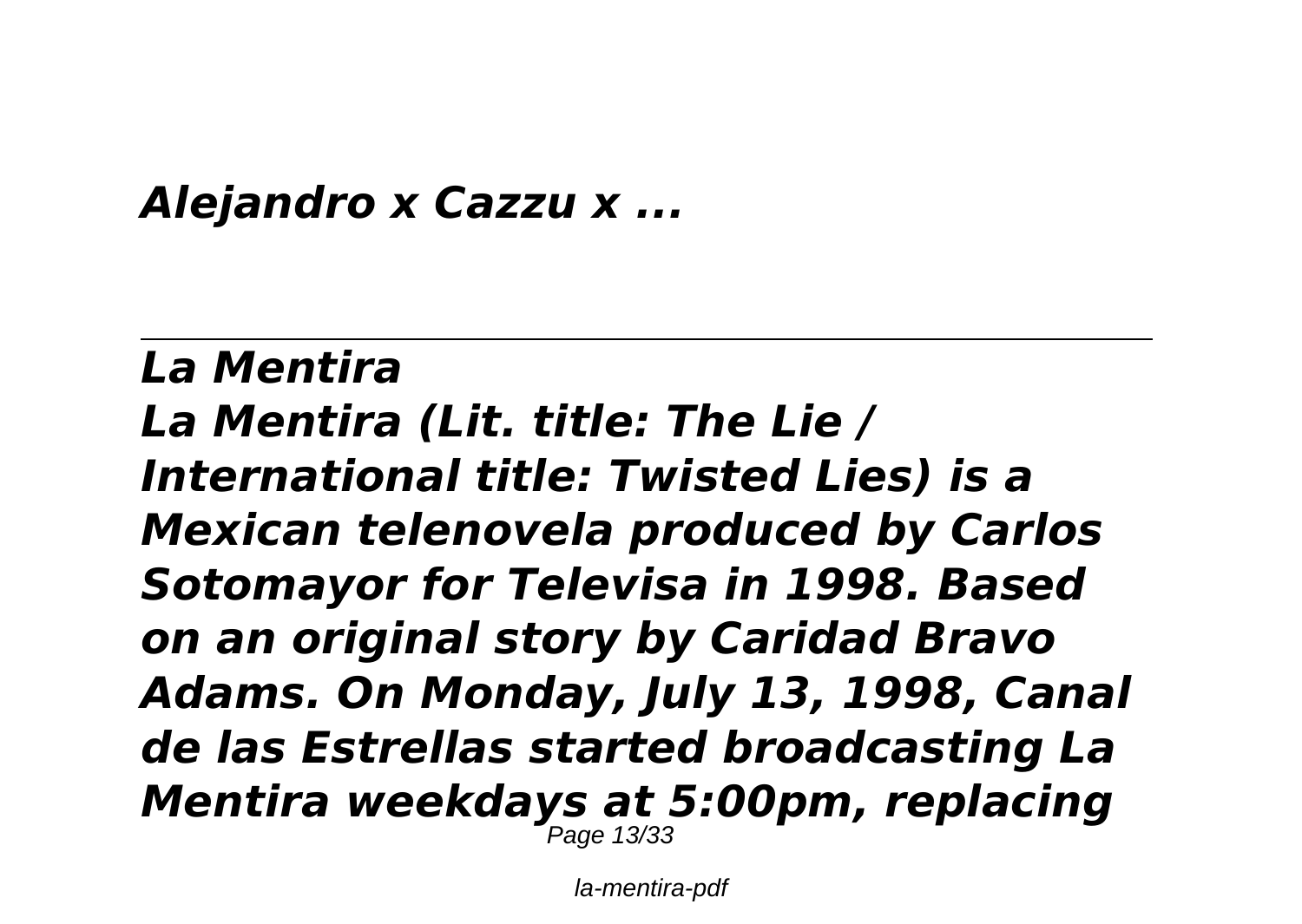*Rencor apasionado. The last episode was broadcast on Friday, November 27, 1998 with ...*

*La mentira (1998 TV series) - Wikipedia Created by Nora Aleman. With Kate del Castillo, Guy Ecker, Karla Álvarez, Sergio Basañez. Demetrio's brother killed himself after mystery girl 'V' breaks his heart by writing him a letter and aborting their baby. Demetrio wants to have a revenge and destroy 'V' girl. He* Page 14/33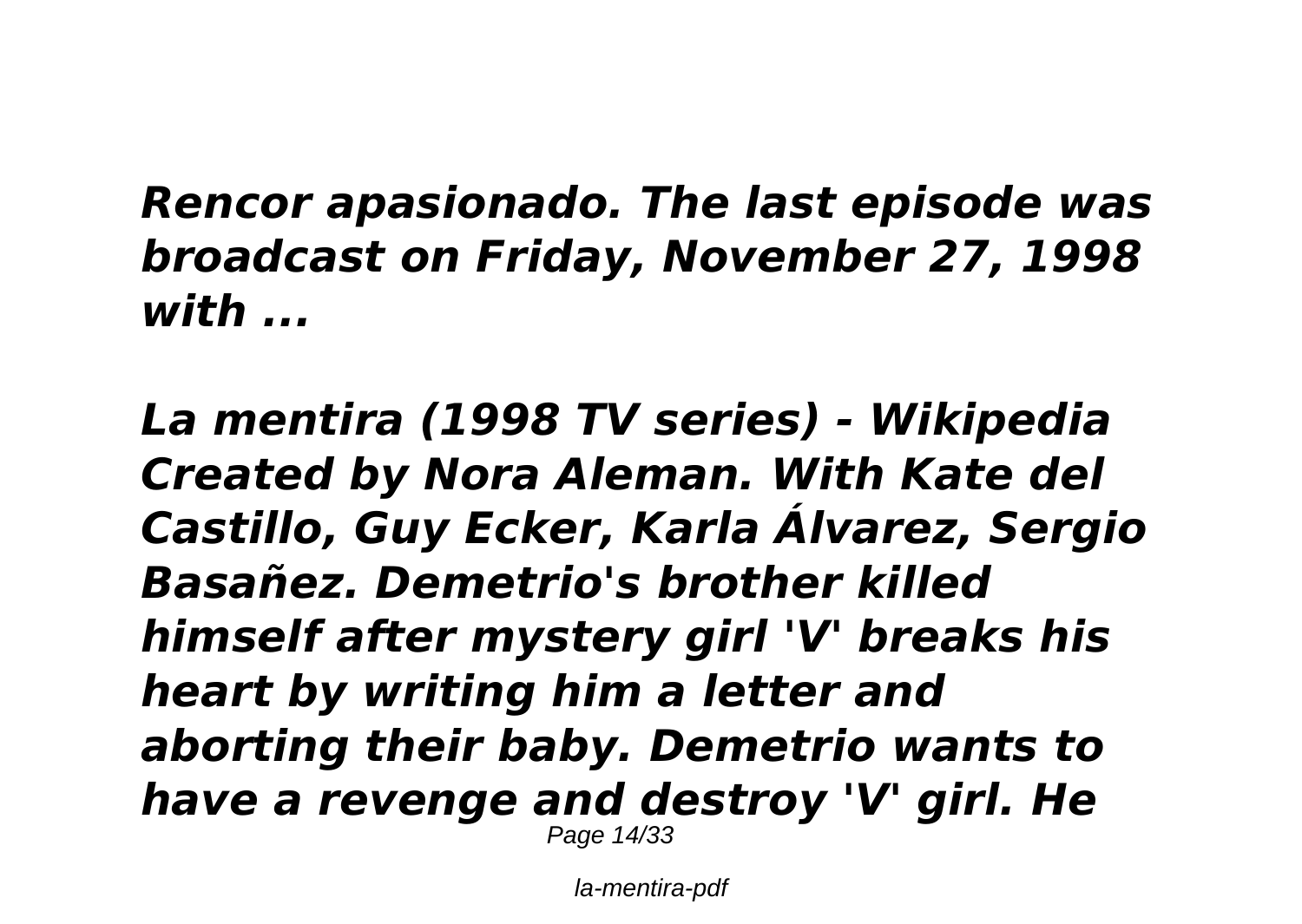#### *gets tricked by Virginia , true betrayer , and believes Veronica is the one.*

*La mentira (TV Series 1998– ) - IMDb Directed by Juan José Ortega. With Marga López, Jorge Mistral, Gina Cabrera, Alberto González Rubio. When Demetrio (Jorge Mistral) arrives at a mine to meet his brother Ricardo, he finds that his sibling has committed suicide for the love of a woman. Demetrio promises to avenge Ricardo's* Page 15/33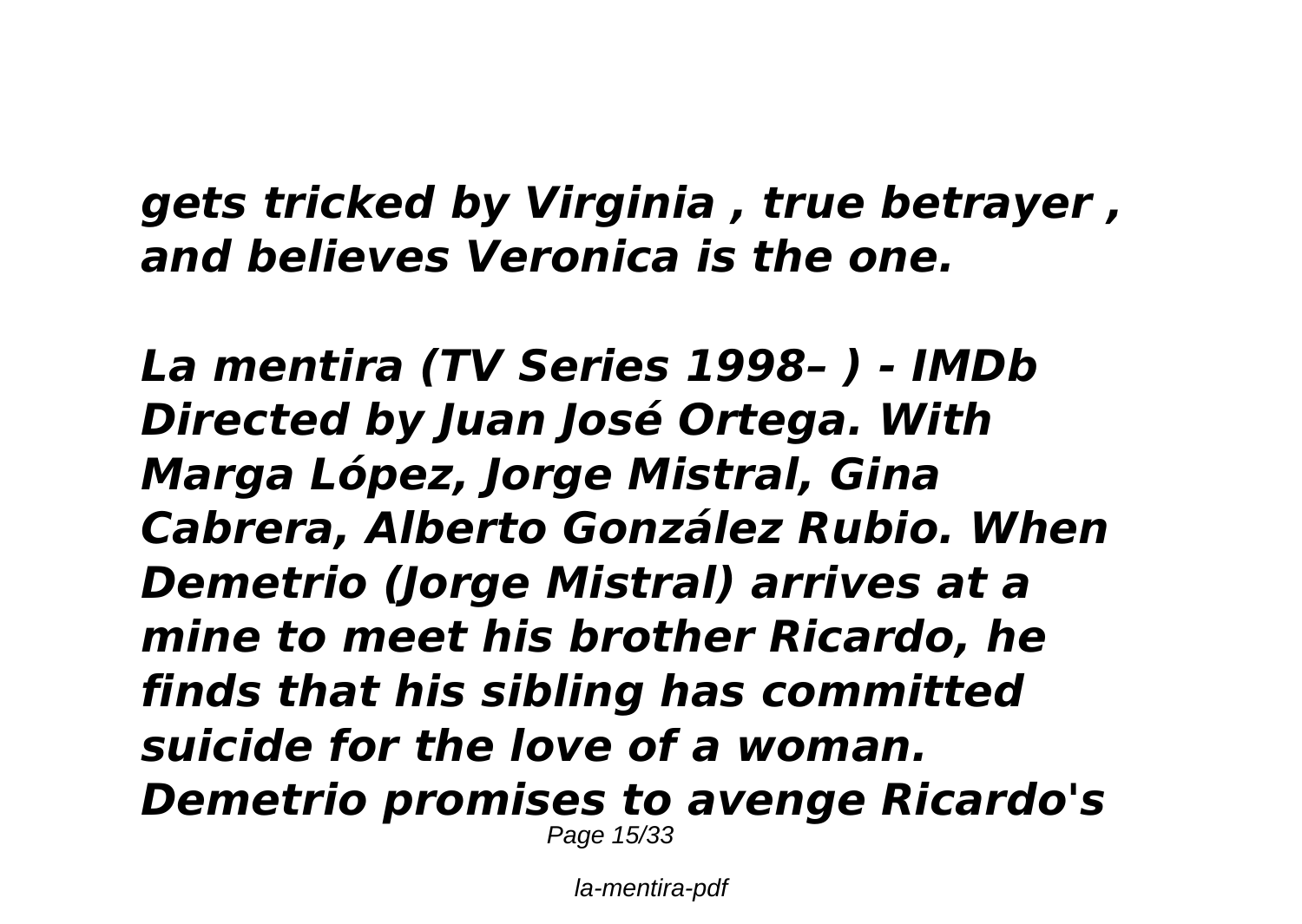*death, so he travels to La Habana where he meets Verónica (Marga López), whom he suspects was the ...*

*La mentira (1952) - IMDb La mentira (1998 TV series) (remake) La mentira is a Mexican telenovela produced by Ernesto Alonso for Telesistema Mexicano in 1965. It was set in the Brazilian state Amazonas. Cast. Julissa as Verónica; Enrique Lizalde as Demetrio; Fanny Cano as Virginia;* Page 16/33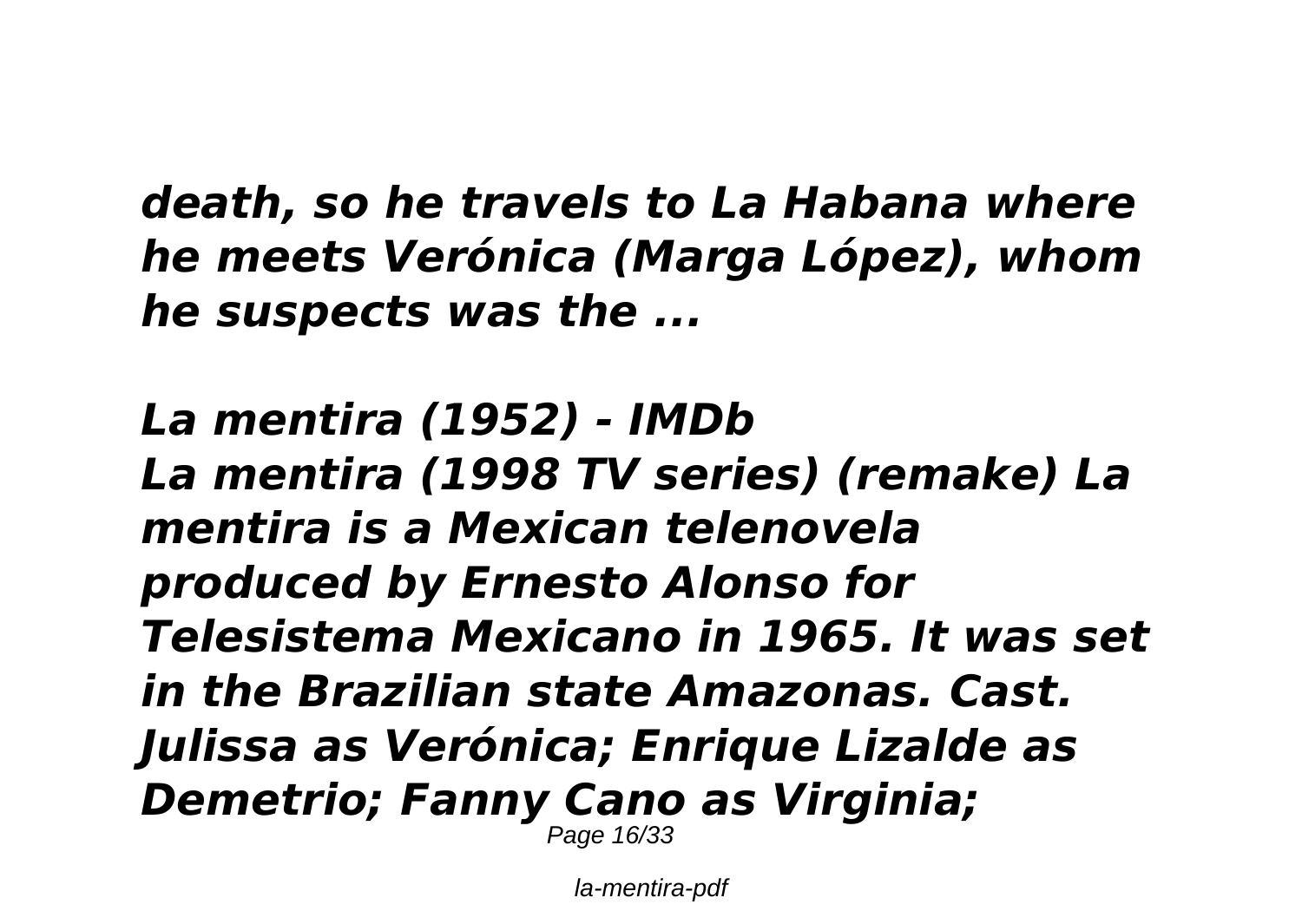*Enrique Rocha as Jhonny; Alicia Montoya; Miguel Manzano; Chela Nájera ; Manolo García; Aarón Hernán; Malena Doria; Carmen Cortés ...*

*La mentira (1965 TV series) - Wikipedia La Mentira, a dance video with and about Carlo Verano, an old German performer whom Wim met unexpectedly while walking around with his camera in Hamburg, was filmed in 1992 and directed by Wim Vandekeybus and* Page 17/33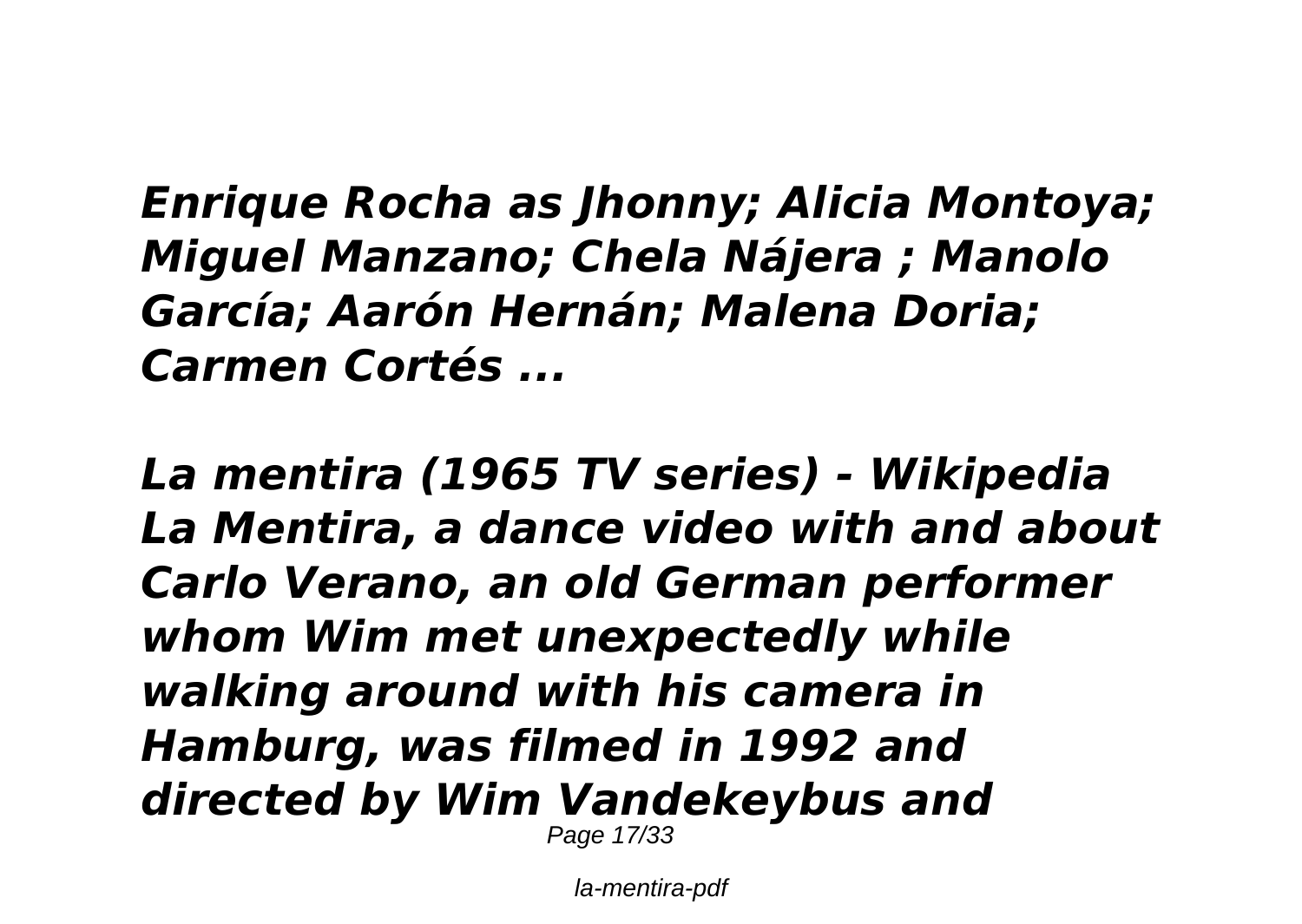*Walter Verdin. Carlo Verano's image and stories formed the seeds for the performance Immer das Selbe gelogen, on which La Mentira is based.*

*La Mentira | Ultima Vez La Mentira (English translation) Artist: Brytiago; Featuring artist: Rafa Pabon; Song: La Mentira English translation English. A A. The Lie. Tell me what you want from me. Don't believe, woman,*

*that I will wait for you. Baby, our time is* Page 18/33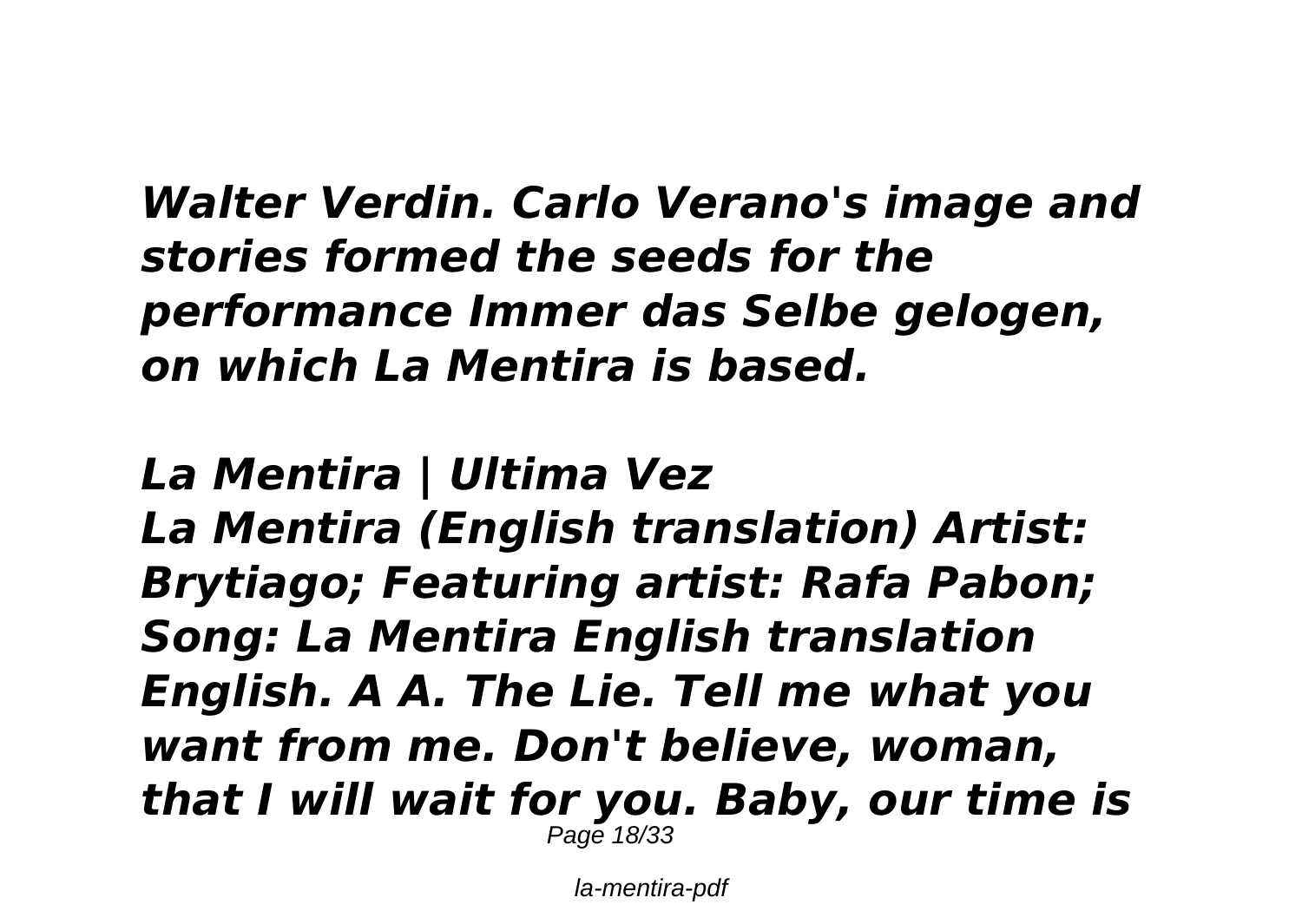*up and I have to leave already. My patience is wearing thin and I won't ask again [Chorus: Brytiago, Rafa Pabon] And although I want to, baby, I can't ...*

*Brytiago - La Mentira lyrics + English translation La Mentira (The Lie) - telenovela, 1998). A production of Televisa, this Mexican telenovela is one of the most successful and popular series of all times. La...*

Page 19/33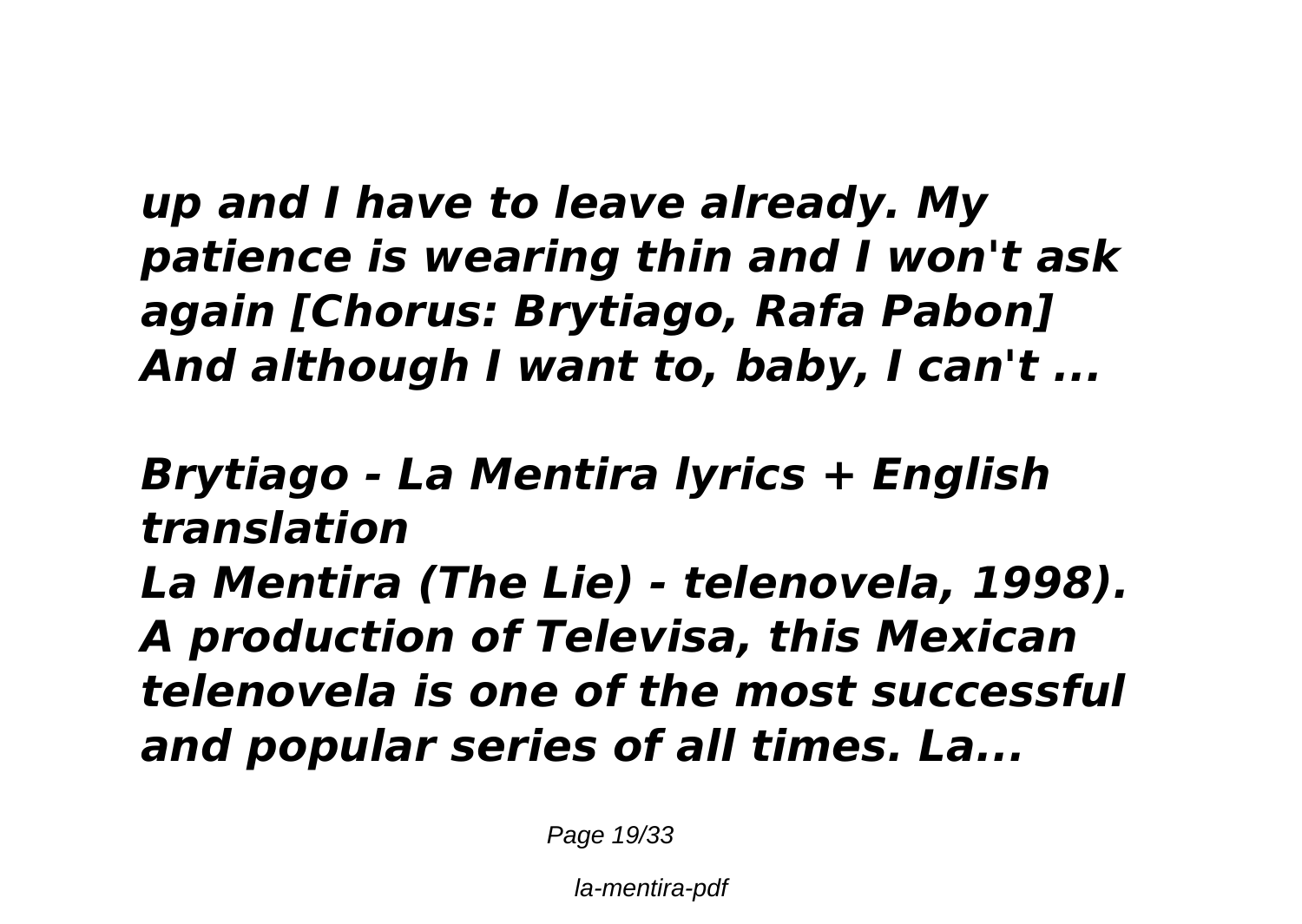*LA MENTIRA - YouTube Brytiago, Rafa Pabón La Mentira ⚠ (Video Oficial) Suscríbete al canal https://youtu.to/BrytiagoTV Sigue a Brytiago- Cartel Records http://www.instagram.com...*

*Brytiago, Rafa Pabón - La Mentira ⚠ (Video Oficial) - YouTube Brytiago x Rafa Pabón x Sech x Rauw Alejandro x Cazzu x Myke Towers La Mentira Remix ⚠ (Video Oficial)* Page 20/33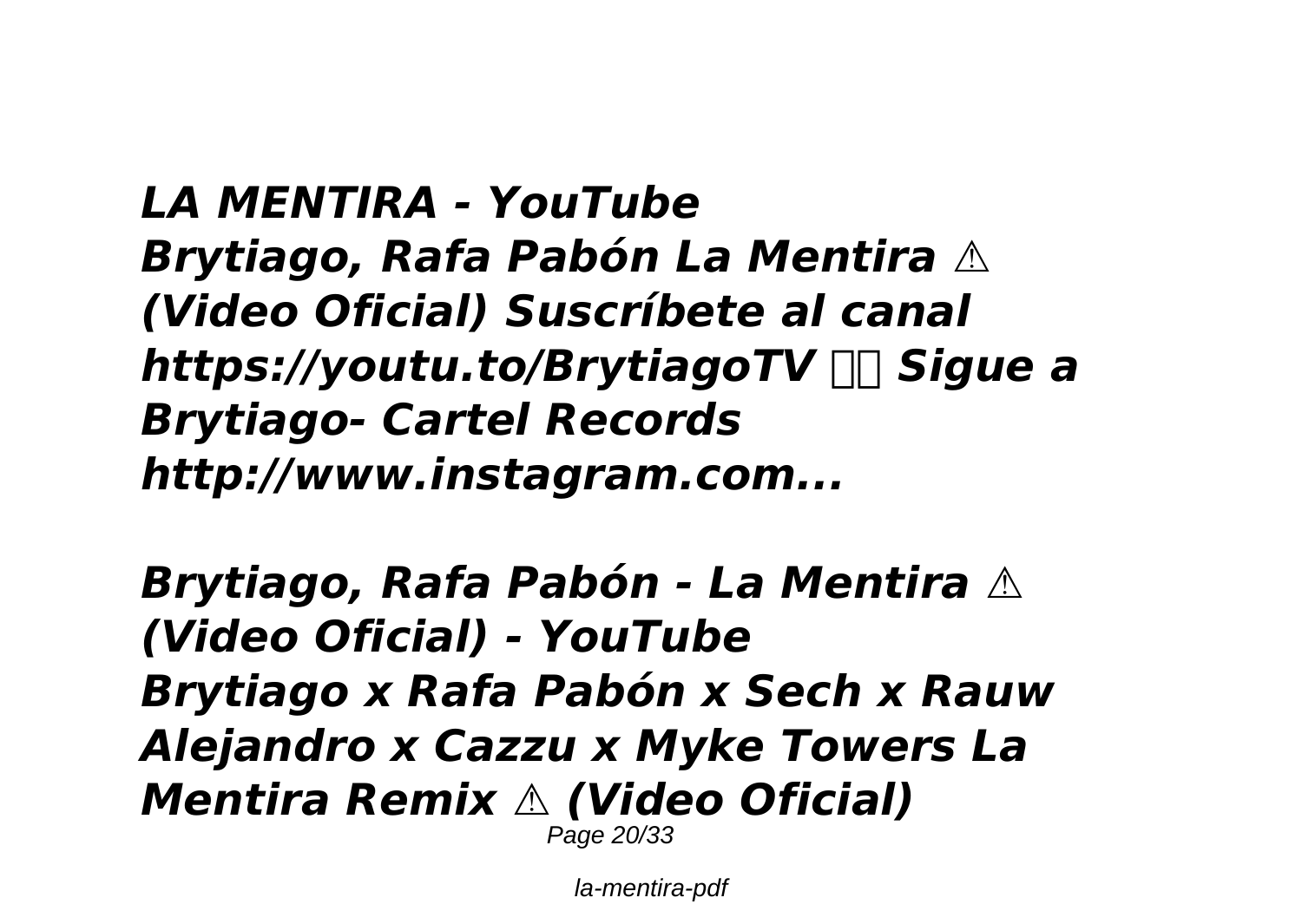### *Suscríbete al canal https://youtu.to/BrytiagoTV Sigu...*

# *Brytiago x Rafa Pabón x Sech x Rauw Alejandro x Cazzu x ... Translate Mentira. See 2 authoritative translations of Mentira in English with example sentences, phrases and audio pronunciations.*

## *Mentira | Spanish to English Translation - SpanishDict*

Page 21/33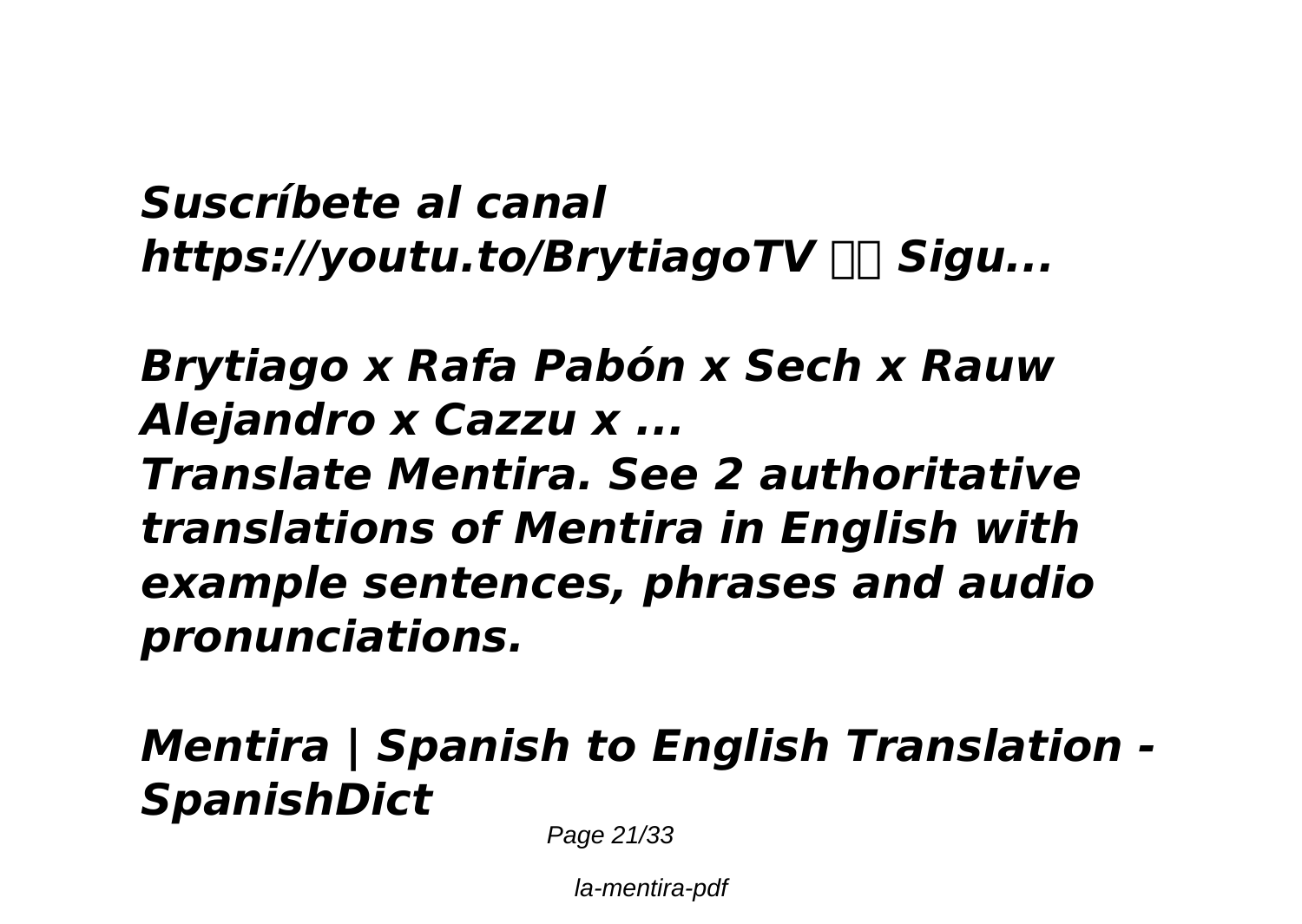*Directed by Emilio Gómez Muriel. With Julissa, Enrique Lizalde, Blanca Sánchez, David Povall. A man, torn inside by two passions, falls for the woman against whom he sought revenge, believing her to be responsible for the death of his brother.*

*La mentira (1970) - IMDb © 2010 WMG La ley interpreta "Mentira" desde su MTV Unplugged.*

Page 22/33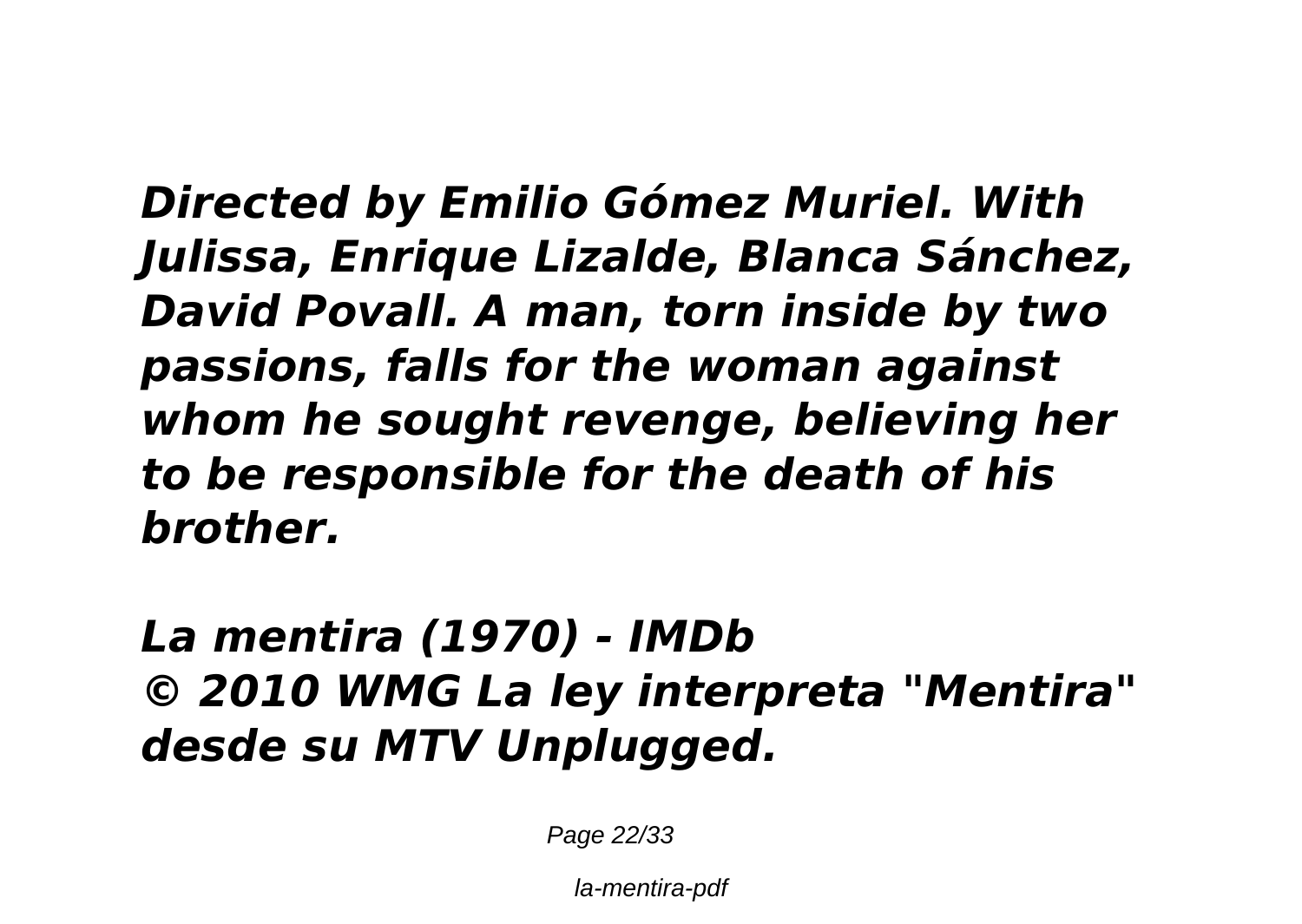*La Ley - Mentira (Video Oficial) - YouTube mentira f (plural mentiras) lie (intentionally untrue statement) Synonyms . falsidade (more formal), balela (slang), lorota (slang), inverdade (usually euphemistic), fábula (euphemistic), patranha, desverdade (obsolete, rare) Antonyms . verdade; Derived terms . mentirinha, mentirazinha (diminutives) mentirona (augmentative) de mentira; mentira ...* Page 23/33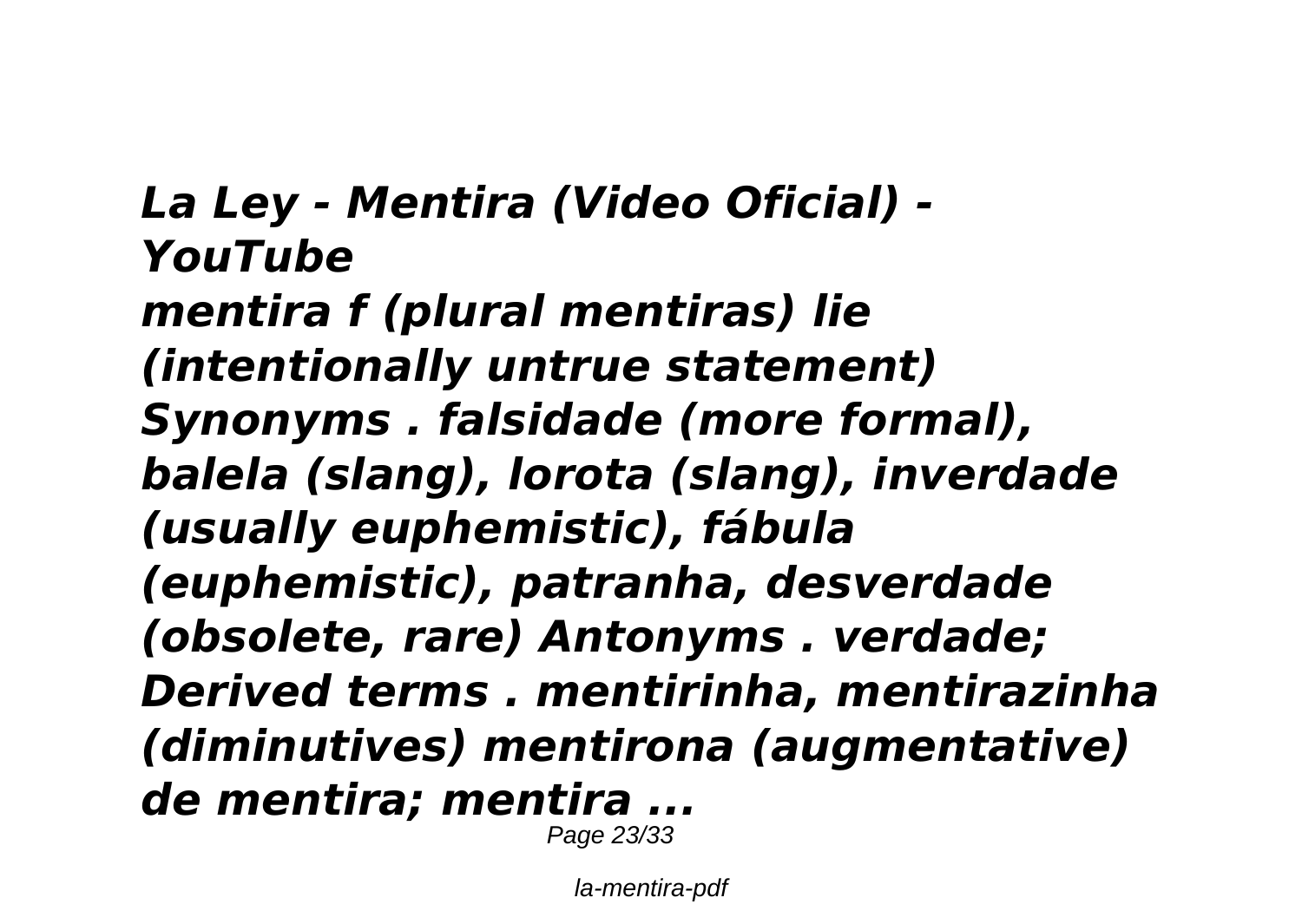### *mentira - Wiktionary*

*"La mentira" is a Mexican telenovela produced by Carlos Sotomayor and directed by Sergio Cataño for Televisa. It's a remake of a 1965 Mexican telenovela by the same name. It aired from July 13 to November 27, 1998 and it concluded with 100 episodes. The main stars are Kate del Castillo and Guy Ecker.*

#### *La mentira (1998) | Telenovela Database* Page 24/33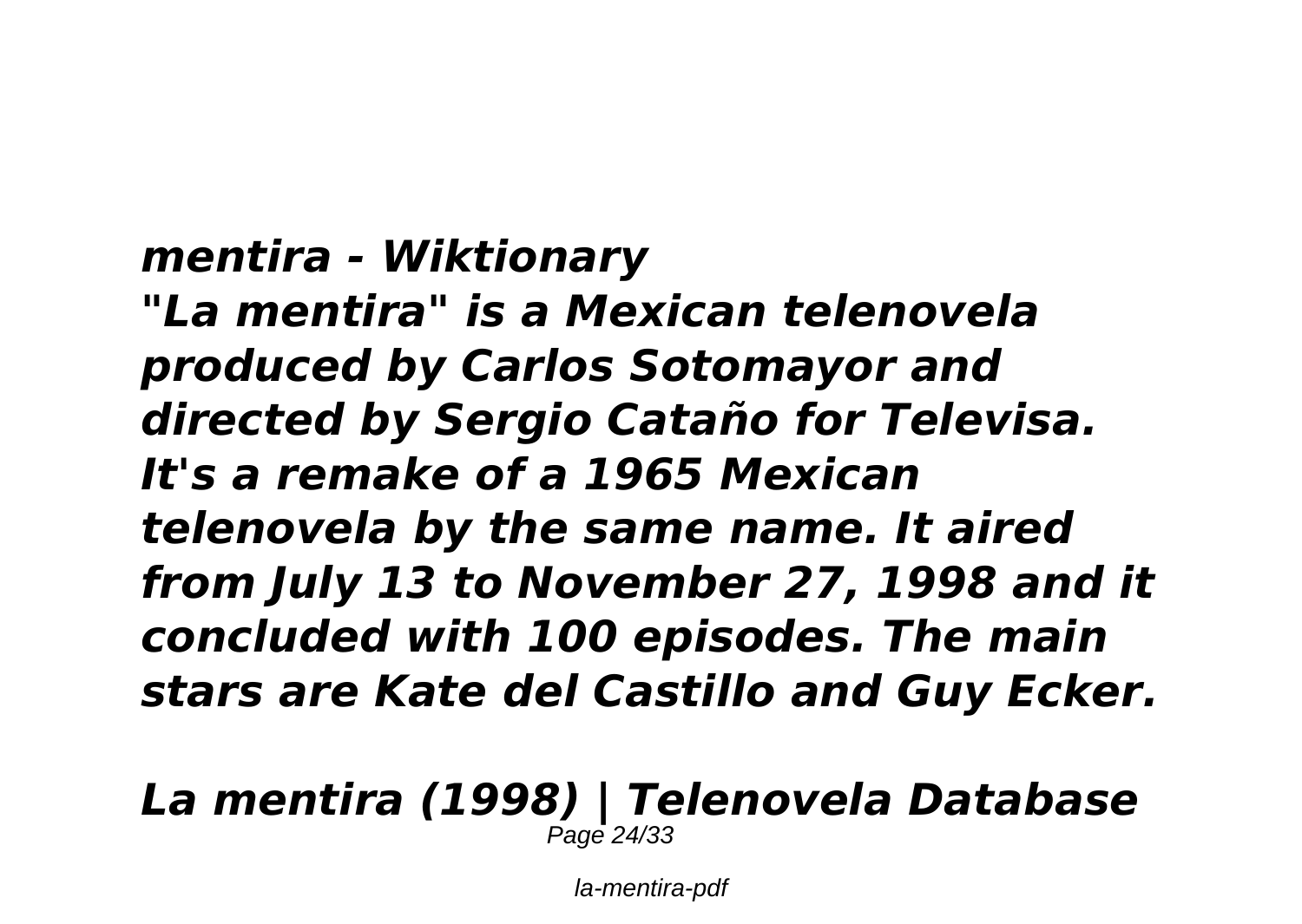*Wikia | Fandom La Mentira (1998 telenovela). 53 likes. La Mentira is a Mexican telenovela produced by Carlos Sotomayor for Televisa in 1998. Based on an original story...*

*La Mentira (1998 telenovela) - Local Business | Facebook Find Banda la Mentira discography, albums and singles on AllMusic*

Page 25/33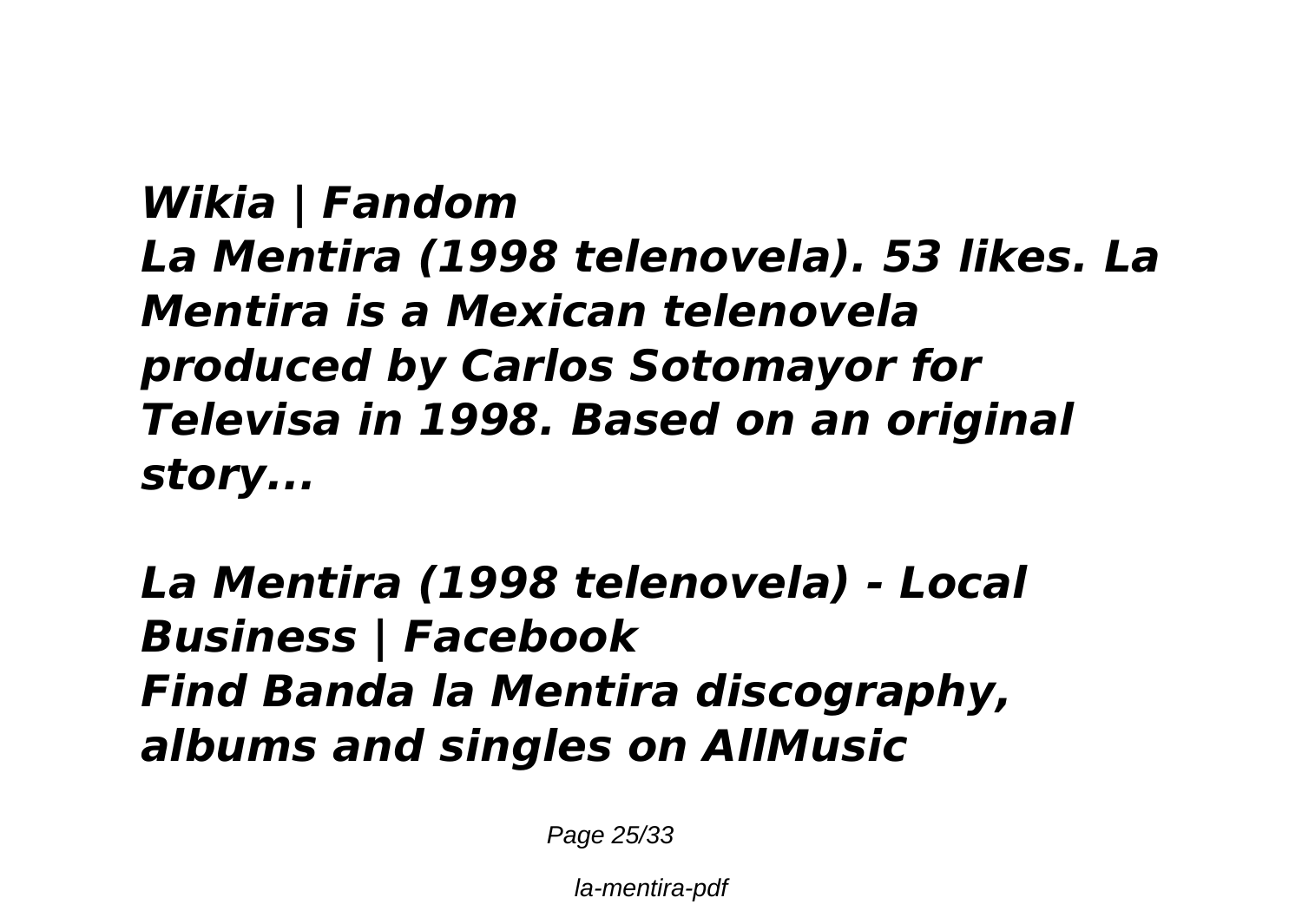*Banda la Mentira | Album Discography | AllMusic*

*La Mentira es una canción popular de Mariano Yanani & Ariel Etbul | Crea tus propios videos en TikTok con la canción La Mentira y descubre los 0 videos grabados por autores nuevos y populares.*

### *Mentira | Spanish to English Translation - SpanishDict*

Page 26/33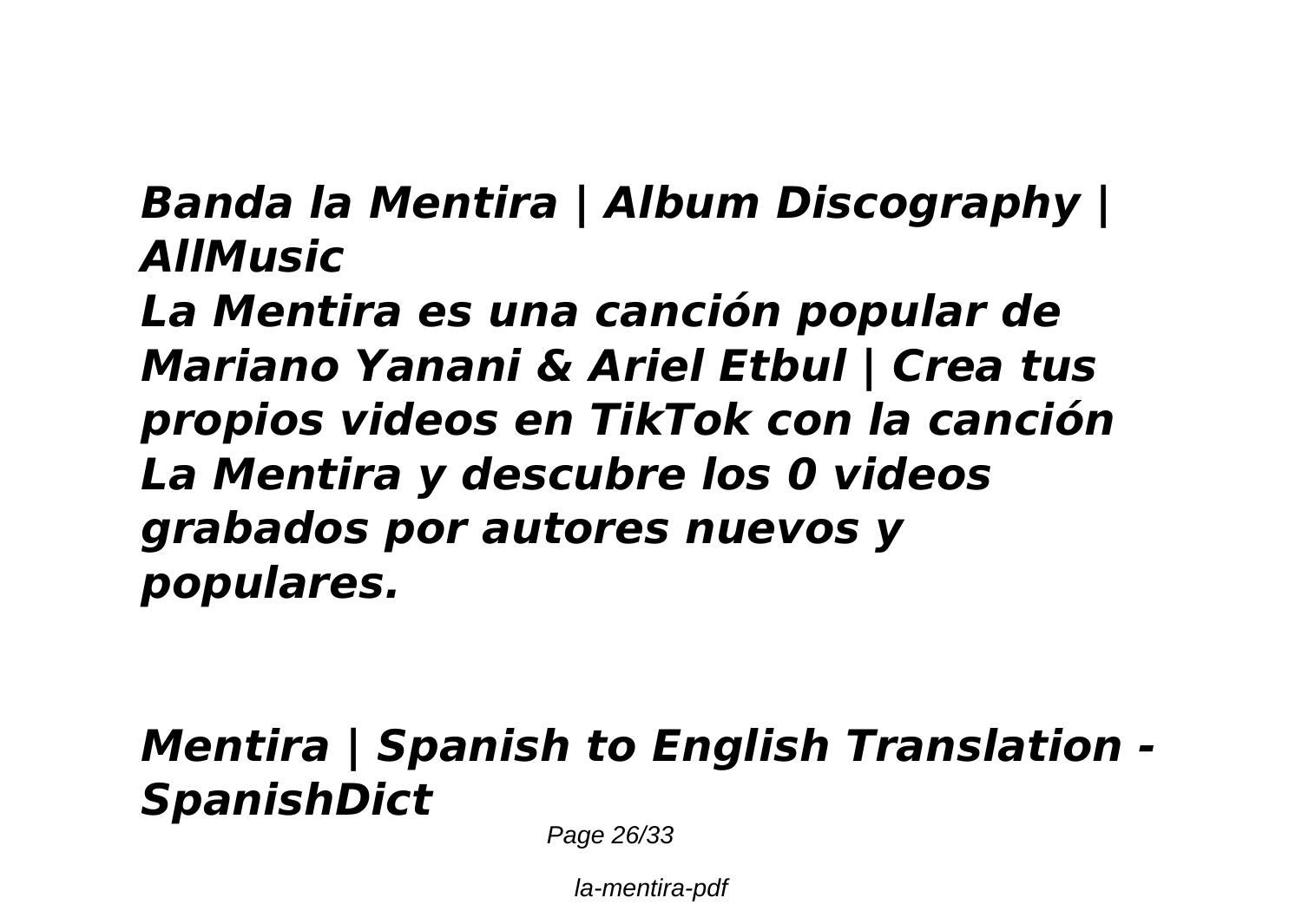*La mentira (1998) | Telenovela Database Wikia | Fandom*

La Mentira (1998 telenovela). 53 likes. La Mentira is a Mexican telenovela produced by Carlos Sotomayor for Televisa in 1998. Based on an original story... © 2010 WMG La ley interpreta "Mentira" desde su MTV Unplugged. Brytiago x Rafa Pabón x Sech x Rauw Alejandro x Cazzu x Myke Towers La Mentira Remix ⚠ (Video Oficial) Suscríbete al canal

https://youtu.to/BrytiagoTV Sigu...

Page 27/33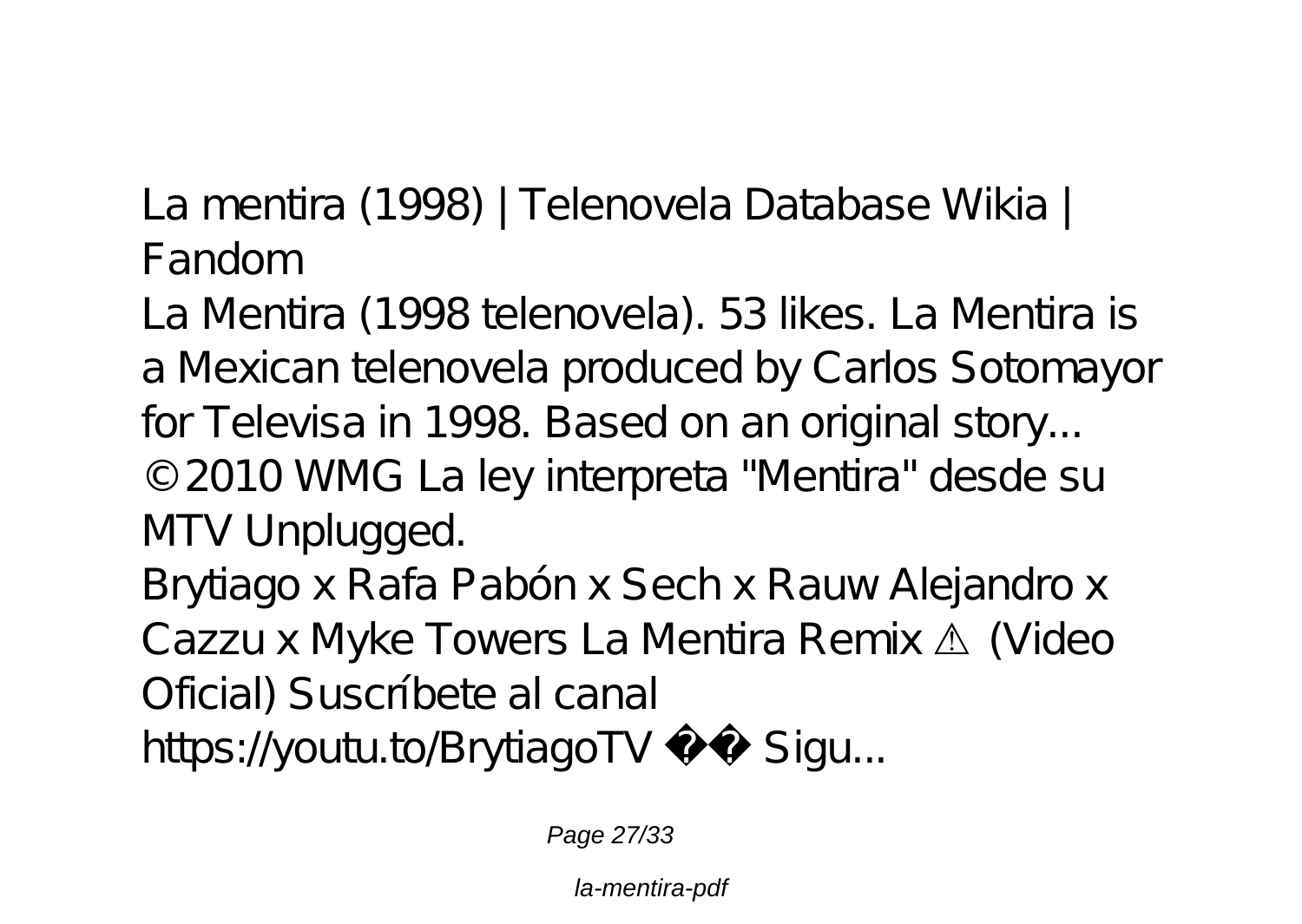*La mentira (1998 TV series) - Wikipedia Directed by Emilio Gómez Muriel. With Julissa, Enrique Lizalde, Blanca Sánchez, David Povall. A man, torn inside by two passions, falls for the woman against whom he sought revenge, believing her to be responsible for the death of his brother. Find Banda la Mentira discography, albums and singles*

*on AllMusic*

*Created by Nora Aleman. With Kate del Castillo, Guy Ecker, Karla Álvarez, Sergio* Page 28/33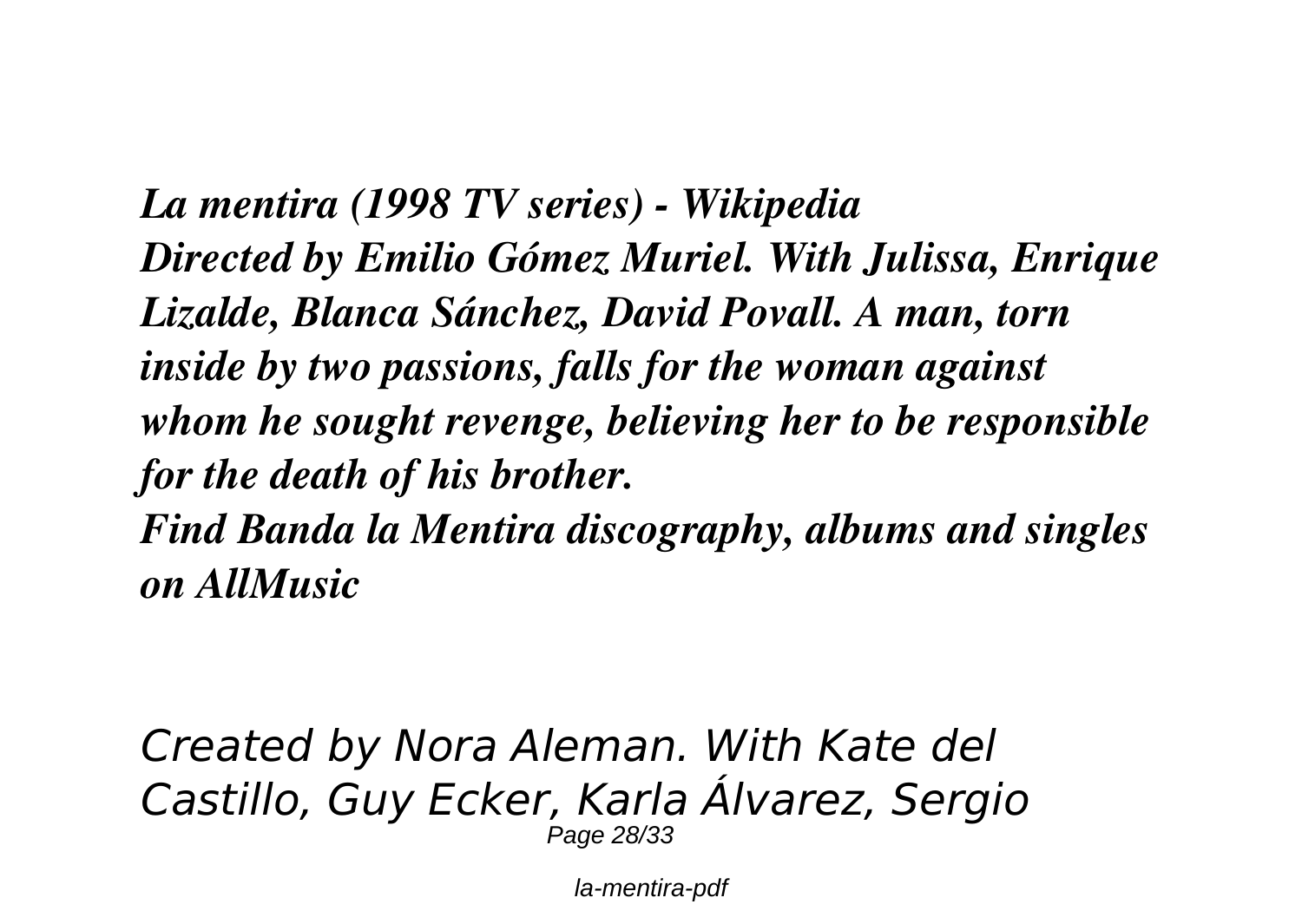*Basañez. Demetrio's brother killed himself after mystery girl 'V' breaks his heart by writing him a letter and aborting their baby. Demetrio wants to have a revenge and destroy 'V' girl. He gets tricked by Virginia , true betrayer , and believes Veronica is the one.*

*La Mentira es una canción popular de Mariano Yanani & Ariel Etbul | Crea tus propios videos en TikTok con la canción La Mentira y descubre los 0 videos grabados por autores nuevos y populares.*

Page 29/33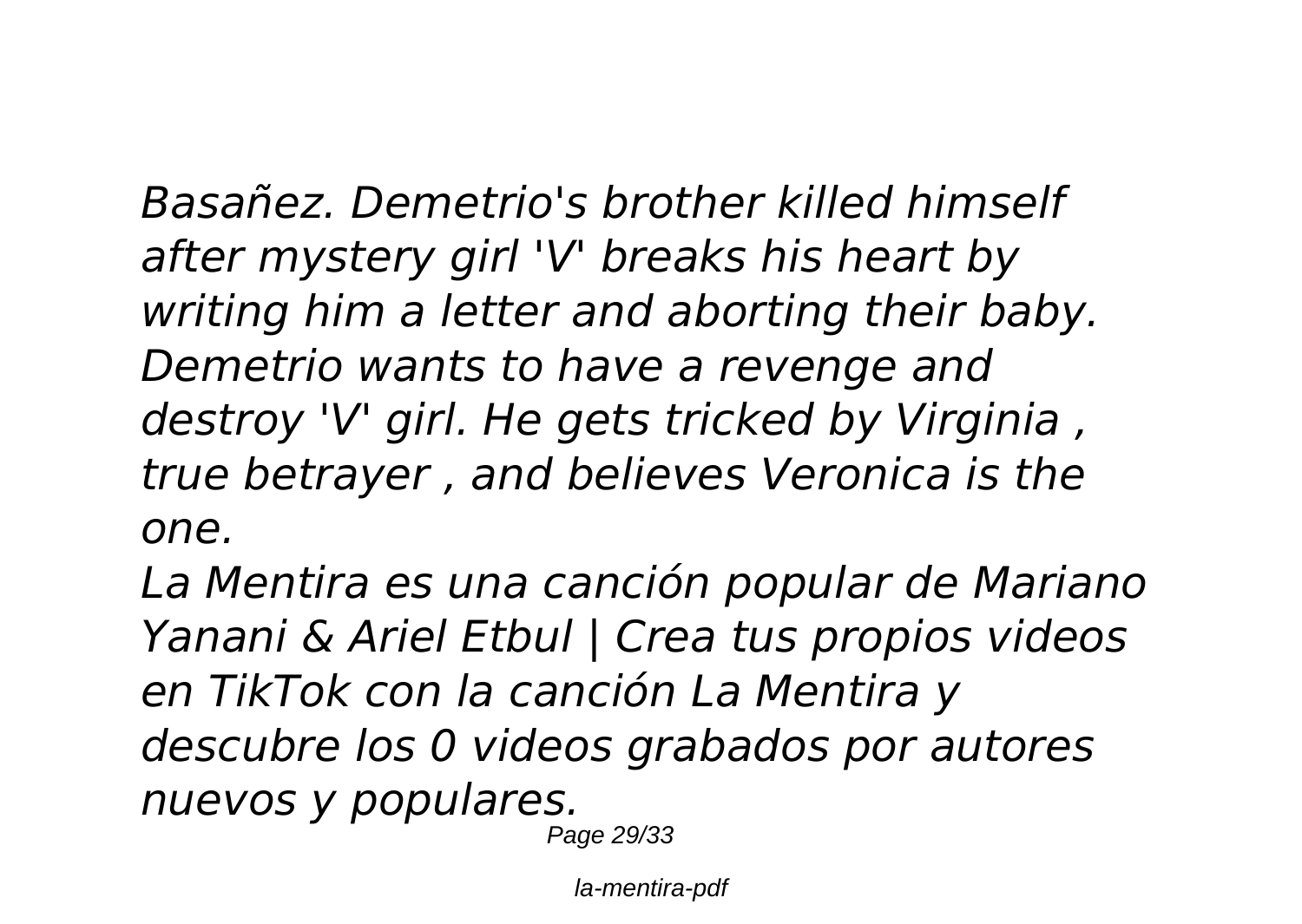*Translate Mentira. See 2 authoritative translations of Mentira in English with example sentences, phrases and audio pronunciations. Banda la Mentira | Album Discography | AllMusic*

La Mentira (Lit. title: The Lie / International title: Twisted Lies) is a Mexican telenovela produced by Carlos Sotomayor for Televisa in 1998. Based on an original story by Caridad Bravo Adams. On Monday, July 13, 1998, Canal de las Estrellas started broadcasting La Mentira weekdays at 5:00pm, replacing Rencor apasionado. The last episode was broadcast on Friday, November 27, 1998 with ...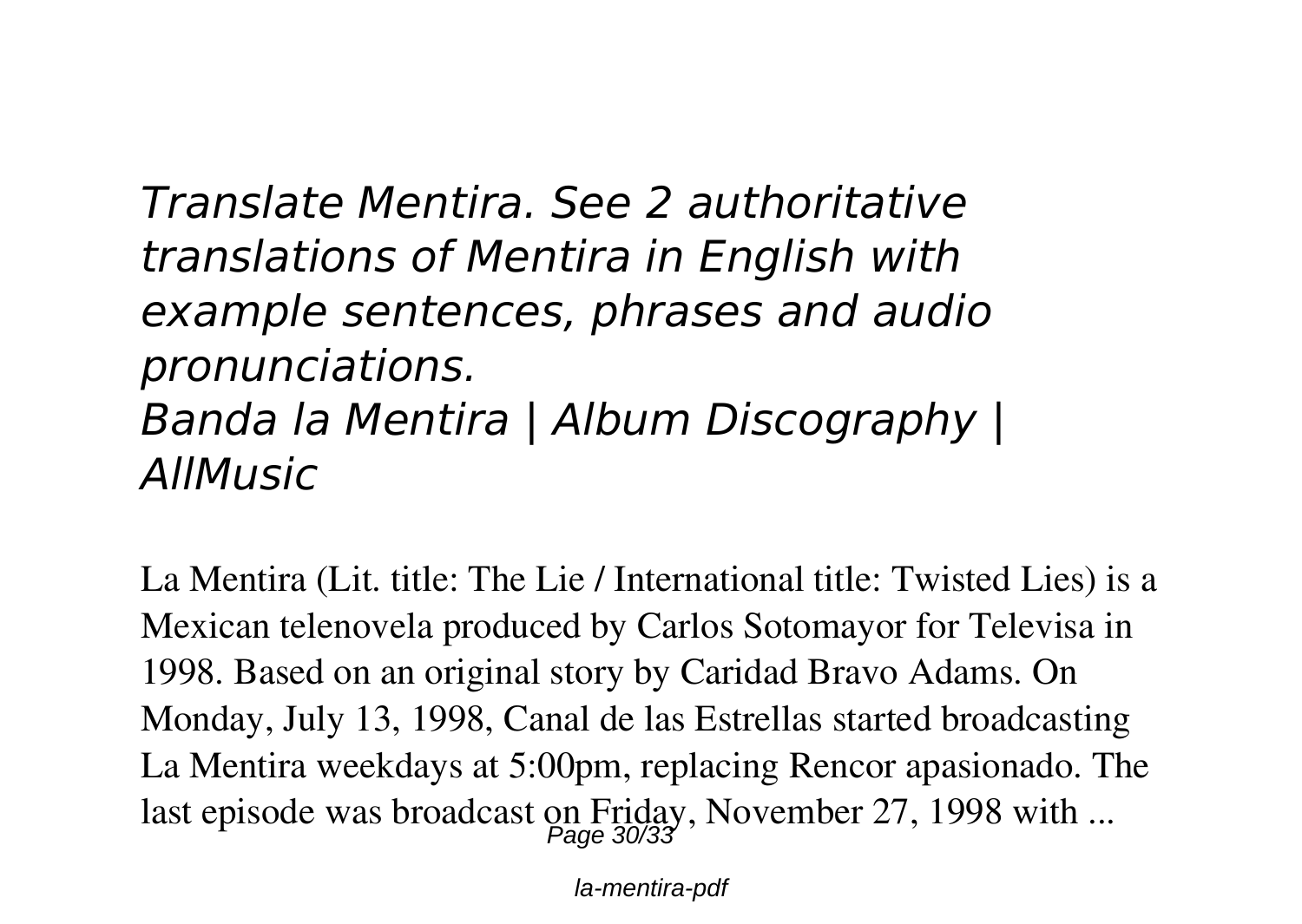"La mentira" is a Mexican telenovela produced by Carlos Sotomayor and directed by Sergio Cataño for Televisa. It's a remake of a 1965 Mexican telenovela by the same name. It aired from July 13 to November 27, 1998 and it concluded with 100 episodes. The main stars are Kate del Castillo and Guy Ecker. *Brytiago - La Mentira lyrics + English translation La mentira (1970) - IMDb*

*La Mentira | Ultima Vez La mentira (1965 TV series) - Wikipedia LA MENTIRA - YouTube* mentira f (plural mentiras) lie (intentionally untrue statement) Synonyms . falsidade (more formal), Page 31/33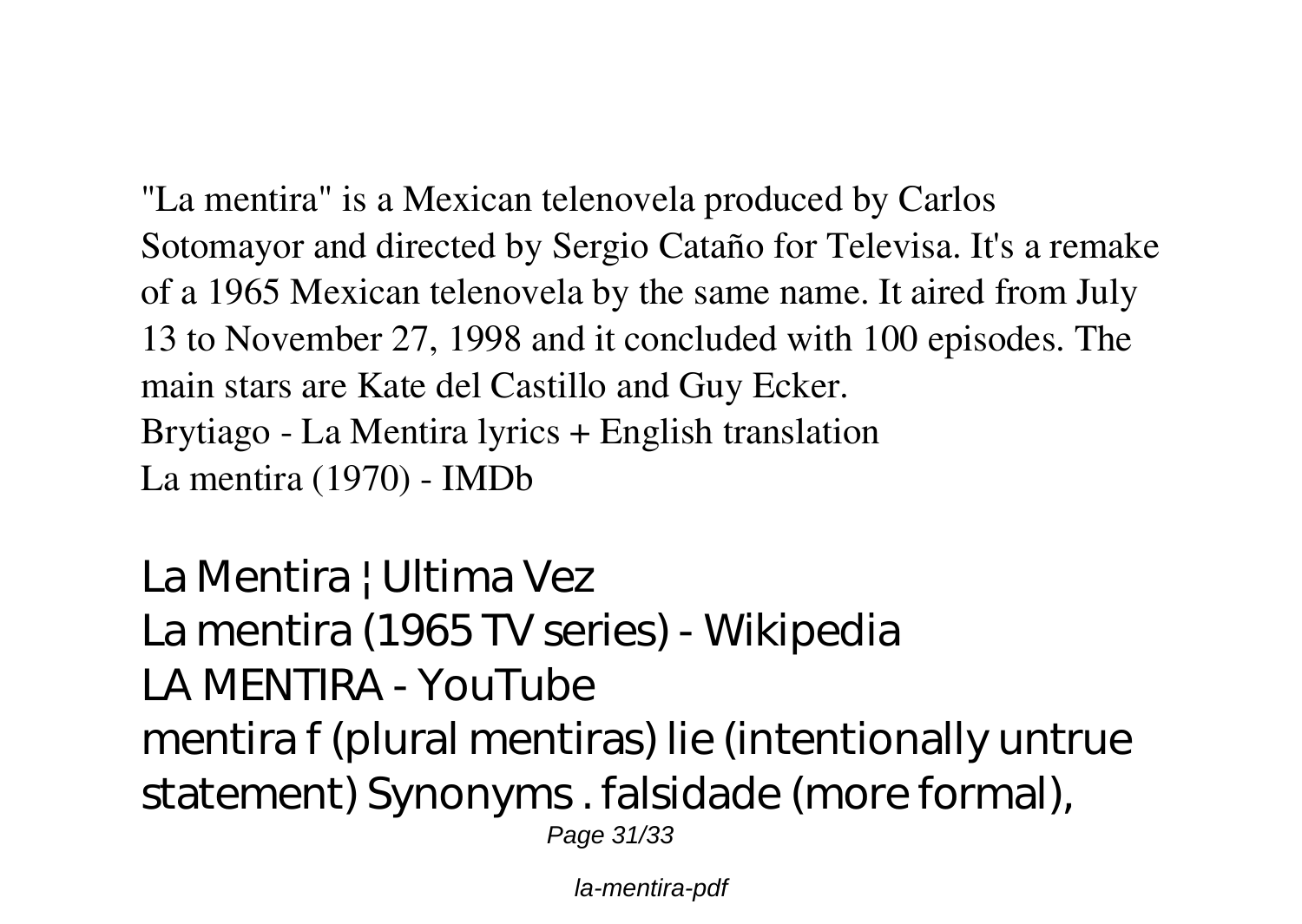balela (slang), lorota (slang), inverdade (usually euphemistic), fábula (euphemistic), patranha, desverdade (obsolete, rare) Antonyms . verdade; Derived terms . mentirinha, mentirazinha (diminutives) mentirona (augmentative) de mentira; mentira ...

**La mentira (1998 TV series) (remake) La mentira is a Mexican telenovela produced by Ernesto Alonso for Telesistema Mexicano in 1965. It was set in the Brazilian state Amazonas. Cast. Julissa as Verónica; Enrique** Page 32/33